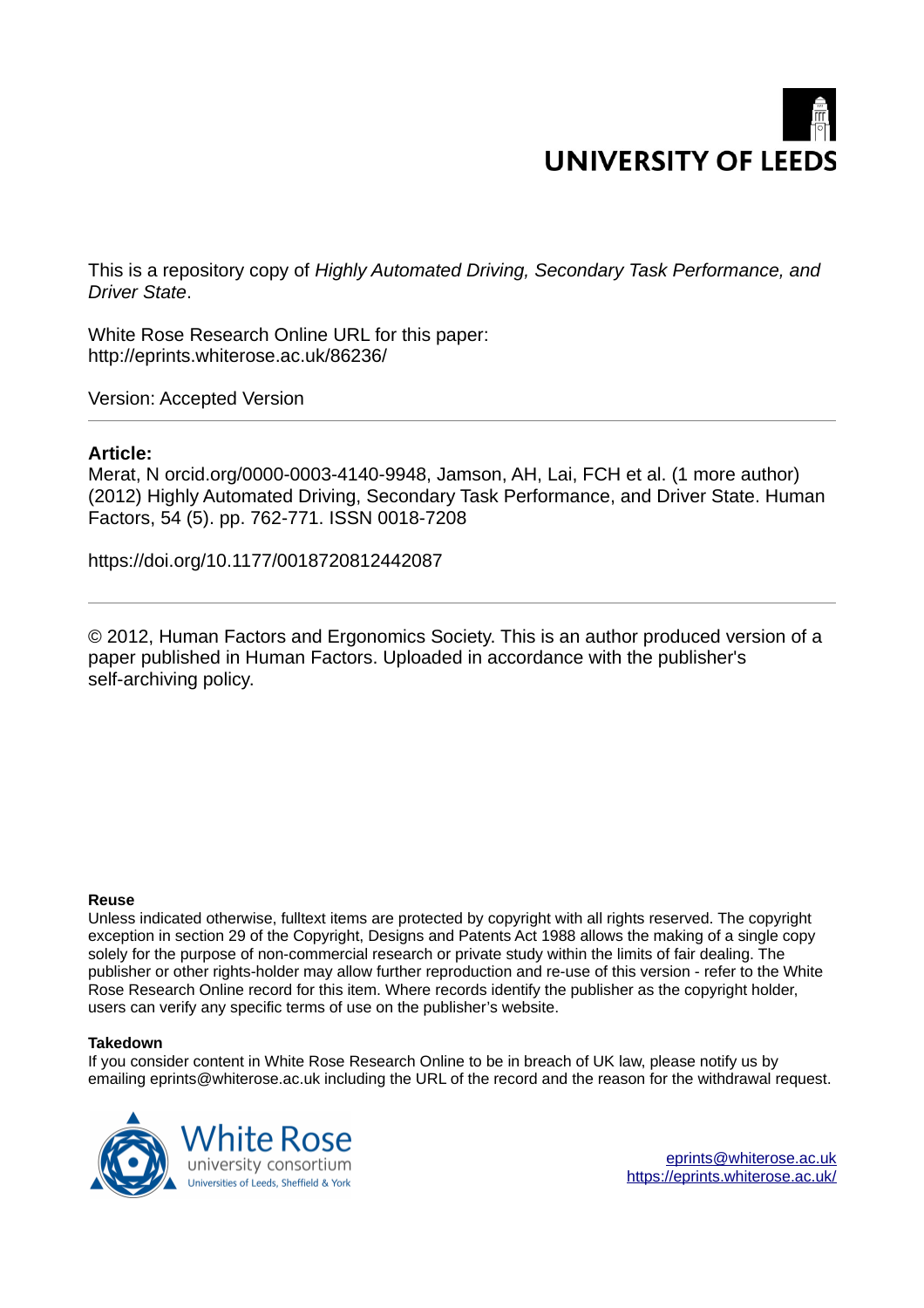# **Highly automated driving, secondary task performance and driver state**

# Natasha Merat

A. Hamish Jamson

Frank C.H. Lai,

# Oliver M.J. Carsten

Institute for Transport Studies, University of Leeds, UK.

**Précis:** This study examined the effect of changes in workload on performance in highly automated and manual driving. Variations in workload were also observed using blink measures. Results showed good driver response to incidents in the highly automated condition and some predictions in workload levels by blink frequency measures.

Address correspondence to:

Natasha Merat

Institute for Transport Studies

University of Leeds, Leeds, LS2 9JT, UK

Email: [n.merat@its.leeds.ac.uk.](mailto:n.merat@its.leeds.ac.uk)

*Keywords:* Blink duration, Blink frequency, Vehicle automation, and driver behavior.

Word Count: Abstract: 250, Text: 4,638, References: 28 Figures: 4. Tables: 2

Merat, N., Jamson, H., Lai, F. and Carsten, O. (2012). Highly automated driving, secondary task performance and driver state, Human Factors: The Journal of the Human Factors and Ergonomics Society October 2012 54: 762-771. doi:10.1177/0018720812442087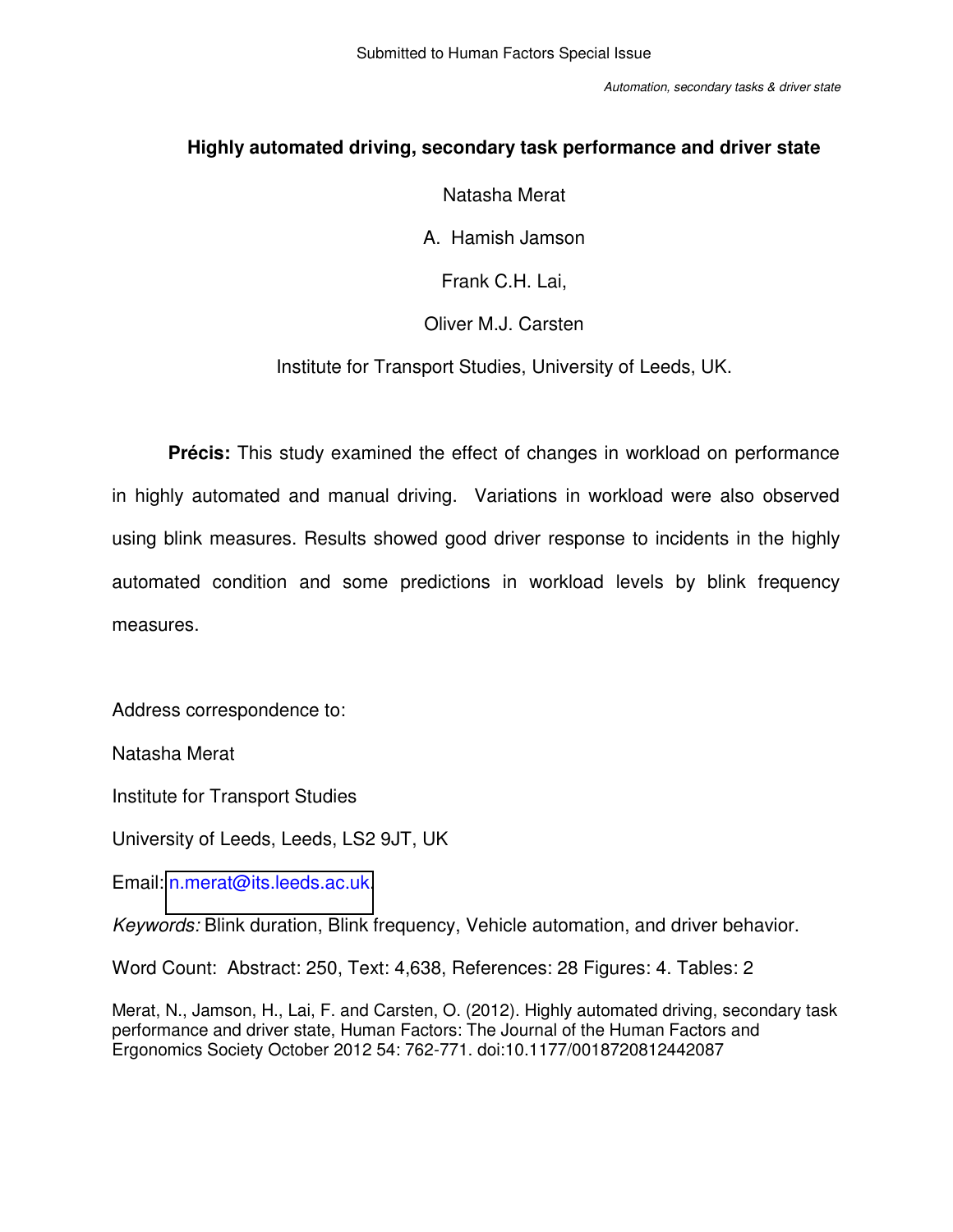## **ABSTRACT**

**Objective**: A driving simulator study compared the effect of changes in workload on performance in manual and highly automated driving. Changes in driver state were also observed by examining variations in blink patterns.

**Background**: With the addition of a greater number of Advanced Driver Assistance Systems in vehicles, the driver's role is likely to alter in the future from an operator in manual driving to a supervisor of highly automated cars. Understanding the implications of such advancements on drivers and road safety is important.

**Method**: Fifty participants were recruited for this study and drove the simulator in both manual and highly automated mode. As well as comparing the effect of adjustments in driving-related workload on performance, the effect of a secondary Twenty Questions Task was also investigated.

**Results**: In the absence of the secondary task, drivers' response to critical incidents was similar in manual and highly automated driving conditions. The worst performance was observed when drivers were required to regain control of driving in the automated mode, whilst distracted by the secondary task. Blink frequency patterns were more consistent for manual than automated driving, but were generally suppressed during conditions of high workload.

**Conclusions:** Highly automated driving did not have a deleterious effect on driver performance, when attention was not diverted to the distracting secondary task.

**Application**: As the number of systems implemented in cars increases, an understanding of the implications of such automation on drivers' situation awareness, workload and ability to remain engaged with the driving task is important.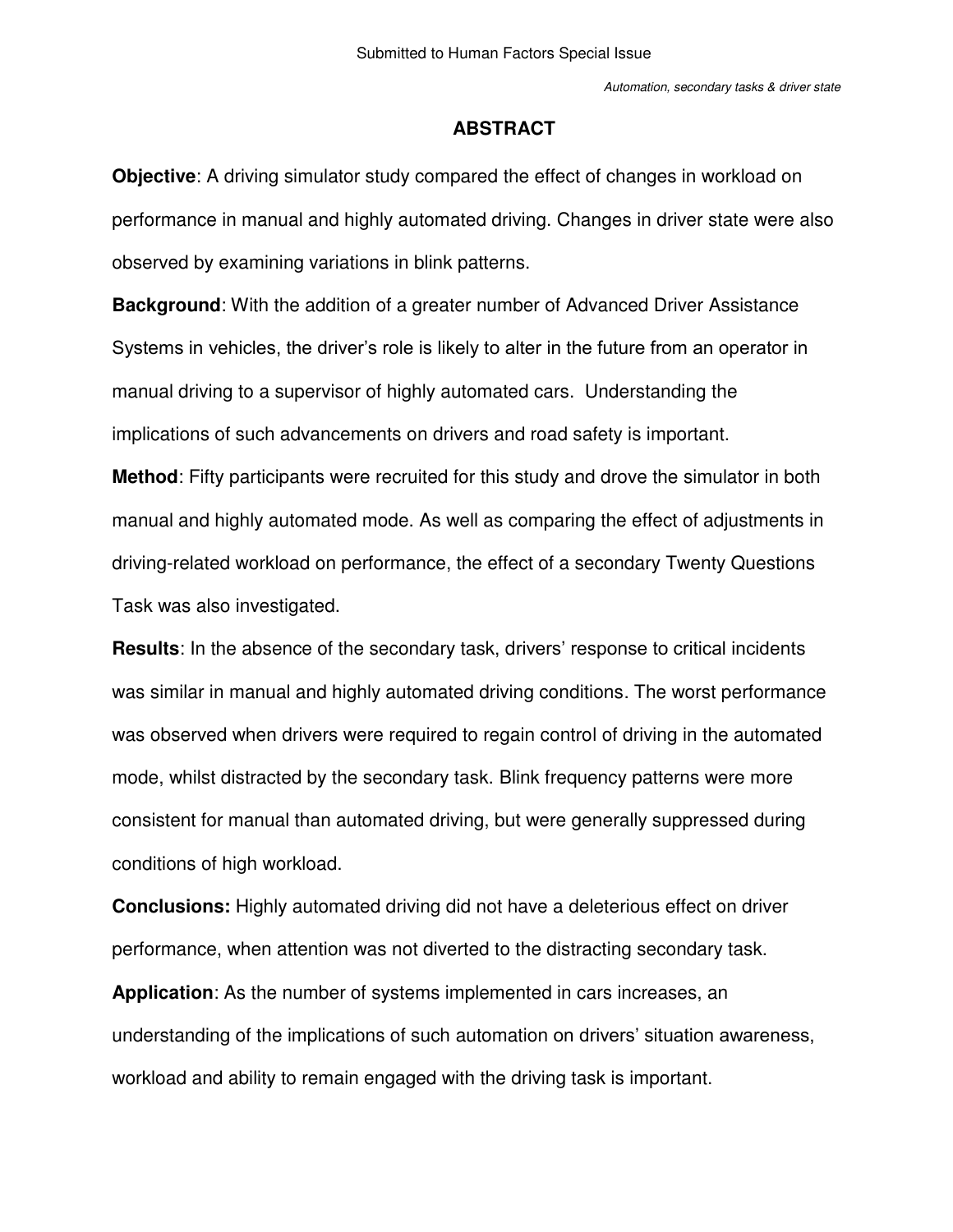## **INTRODUCTION**

In a bid to increase the safety and comfort of drivers and reduce congestion, there has been a recent surge in the implementation of various Advanced Driver Assistance Systems (ADAS) by vehicle manufacturers. Examples include Adaptive Cruise Control (ACC), Intelligent Speed Adaptation/Assistance (ISA), and Lane Keeping Assistance Systems (LKAS). Recent European research projects such as CityMobil and HAVEit have studied the effect of a higher level of vehicle automation on driver behavior, where a number of such devices are combined to produce a system which can manage all vehicle maneuvers, handling longitudinal and lateral control, reducing speed to avoid collision with vehicles, changing lane and warning drivers if unable to manage emergency situations (Reiner et al., 2008, Toffetti et al., 2010). The focus of such research is somewhat different to past North American work on the Automated Highway System (AHS) which relied on infrastructural changes for its success, and was considered too expensive to attract adequate support for deployment (Ioannou, 1997). Arguably, more success has been achieved in the U.S with driverless vehicles that do not rely on dedicated infrastructure (DARPA Grand Challenge, 2010).

A distinction is made here between the control of such driverless cars relying on *full*  automation and *highly automated* vehicles which still require some monitoring of the automated systems by the driver (Flemisch, et al., 2008). In essence, driving such highly automated cars alters the drivers' role from an operator to a system supervisor who is simply required to monitor the driving scene and resume control of the vehicle, for instance during emergency events, where the limits of the automated system have been surpassed.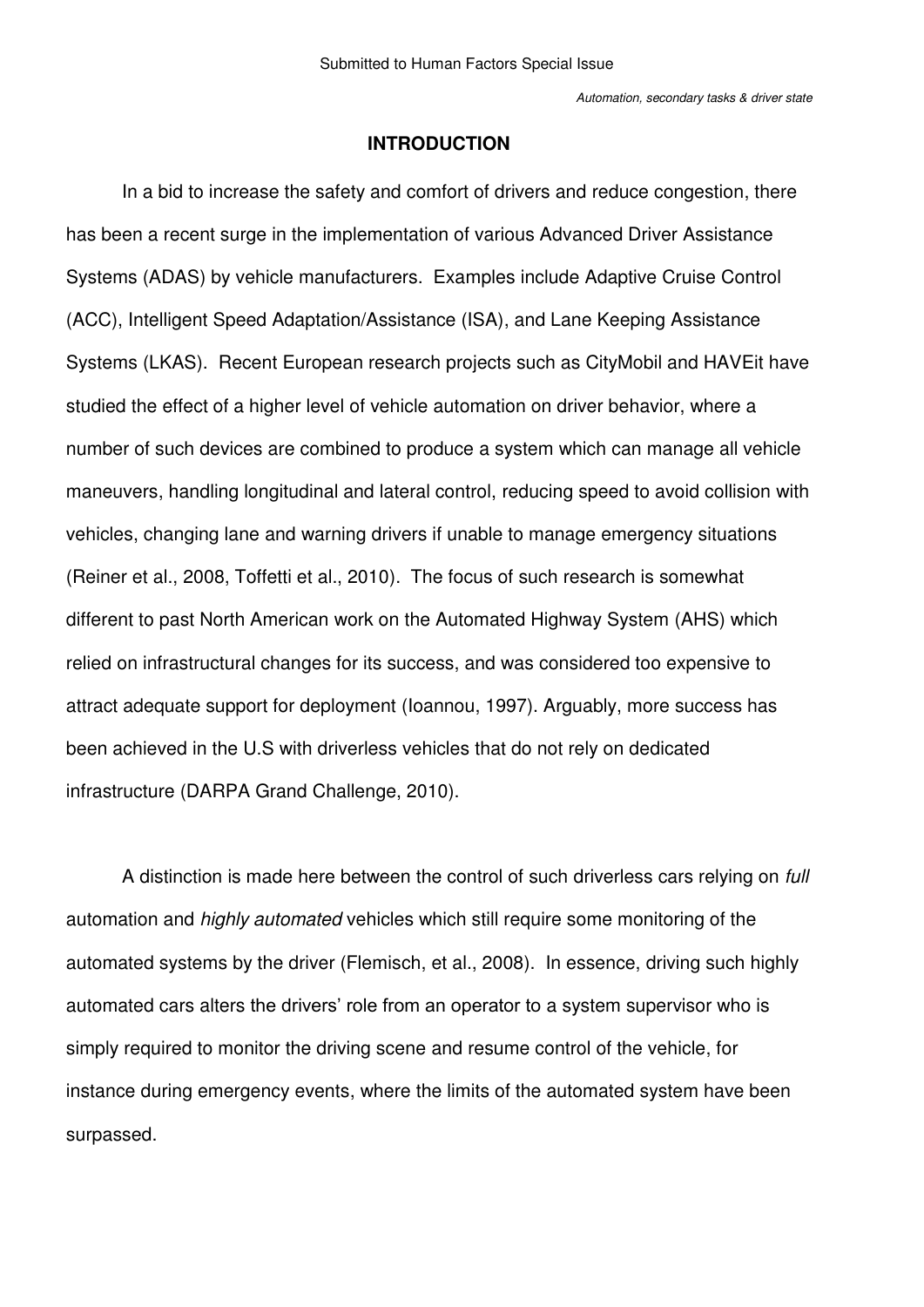#### *Automation, secondary tasks & driver state*

Whilst monitoring the automation controlling a vehicle in a quiet road might not be too onerous (McKnight & McKnight, 2003), and easily achievable, even by novice drivers, a different state of affairs is envisaged when the highly automated vehicle interacts with more complex road and traffic environments, for example: to avoid collision with other non-automated vehicles, or pedestrians/cyclists performing unexpected maneuvers. Here, drivers must understand the functionalities of the automated system to ascertain if they should resume control of the driving task. Therefore, drivers need to be aware of what is taking place in the road, how surrounding traffic is behaving and whether the automated vehicle is responding effectively. Such good Situation Awareness (SA) by drivers involves the perception and comprehension of the current conditions, as well as projection of future actions (Endsley, 1995). However, previous studies, for example in aviation, suggest that automation can have a negative effect on SA, due to over-reliance on the system, reduced vigilance and lack of understanding of the system's capabilities (Endsley, 1997).

Much of our understanding of the implications of such high levels of vehicle automation on human behavior has relied upon work on pilots, nuclear plant operators and air traffic controllers (e.g. Hancock & Parasuraman, 1992), although there is now emerging work on the effect of highly automated vehicles on factors such as driver fatigue (Desmond, Hancock & Monette, 1998; Saxby, Matthews, Hitchcock, Warm, Funke & Gantzer, 2008) situation awareness (Merat & Jamson, 2009 a, b) physiological state (Rauch, Kaussner, Krüger, Boverie & Flemisch, 2009), and workload (Young & Stanton, 2002). A common theme across many of these studies is understanding drivers' interaction with ACC (Ma & Kaber, 2005; Rudin-Brown & Parker, 2004; Stanton & Young, 2005; Seppelt & Lee, 2007), although results are conflicting. For example, whilst Ma and Kaber (2005) showed reduced mental workload in the presence of ACC, and safer driving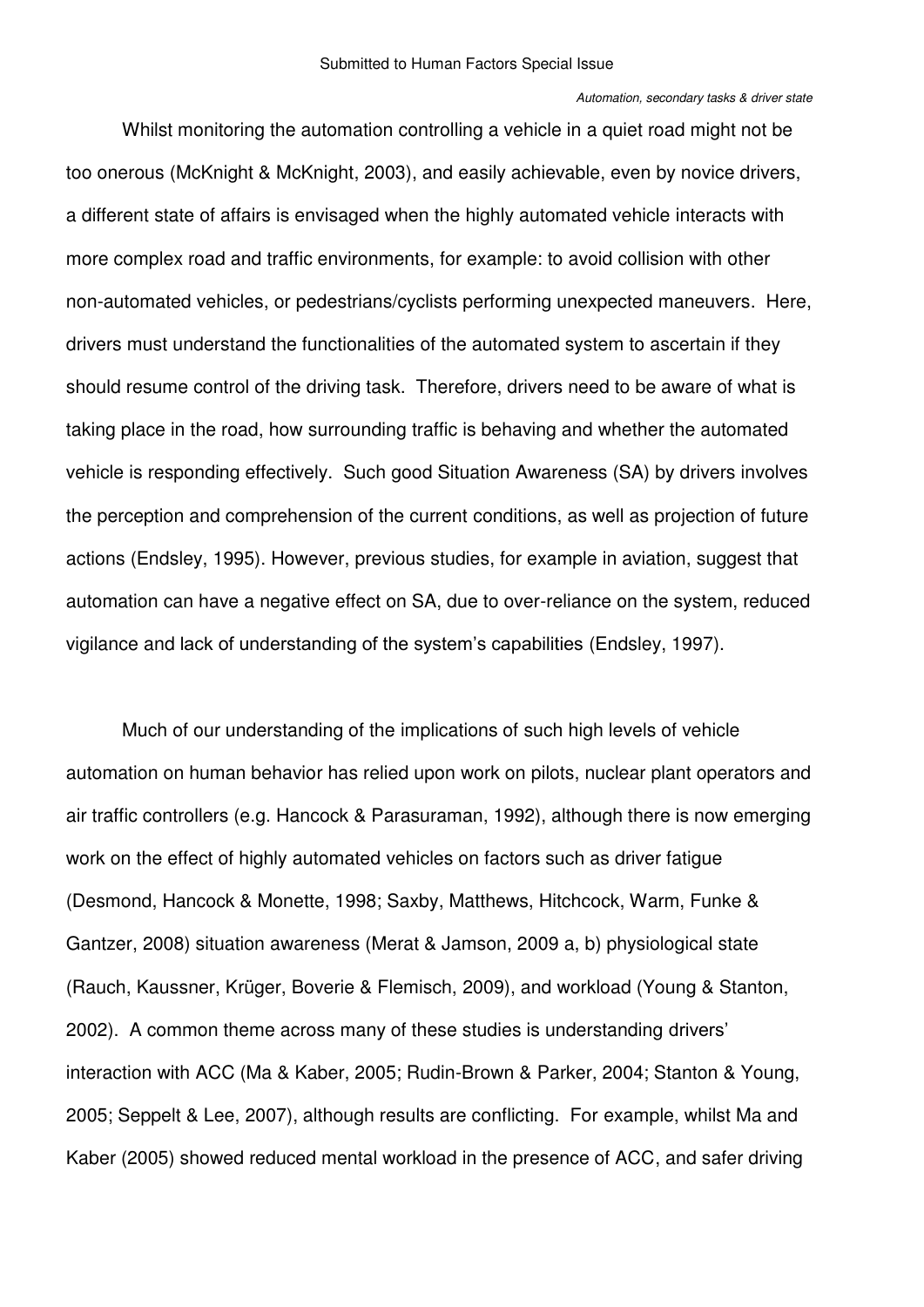behavior with respect to speed and headway measures, Rudin-Brown & Parker (2004) suggest that such reduced workload was likely to lead to dangerous underload, creating unsafe driving behavior when participants were required to respond to a hazard.

One area which merits better understanding in this domain is how highly automated vehicles affect driver workload, and how performance changes when periods of underload are followed by sudden and high overload. Although the effect of changes in workload on *manual* driving has been extensively studied, less is known about the effect of such transitions in workload during highly automated driving. We know from studies on automation in other domains that it is inaccurate to assume a direct reduction in workload by automation, and that automation is in fact likely to lead to a "redistribution of workload" during different stages of a task (Sarter, Woods, and Billings, 1994). For example, studies from aviation suggest that whilst automation can support pilots during situations of low workload, it may actually be problematic by failing to provide the right support during conditions of higher workload, at "time-critical, highly dynamic" phases of a flight (Sarter et al., 1994). Using the "Malleable Attentional Resources Theory" (MART), Young and Stanton (2002) propose that performance degrades in such situations because automating a task causes a temporary reduction in attentional resources, which are not as necessary when automation is in charge. Such reduction in resources is then detrimental to performance if workload suddenly intensifies, for example due to unexpected changes in the driving environment.

A variety of objective and subjective tools have been used to observe the effect of changes in workload on operator state and performance. One attractive methodology, which provides a timely and objective understanding, is measures of drivers'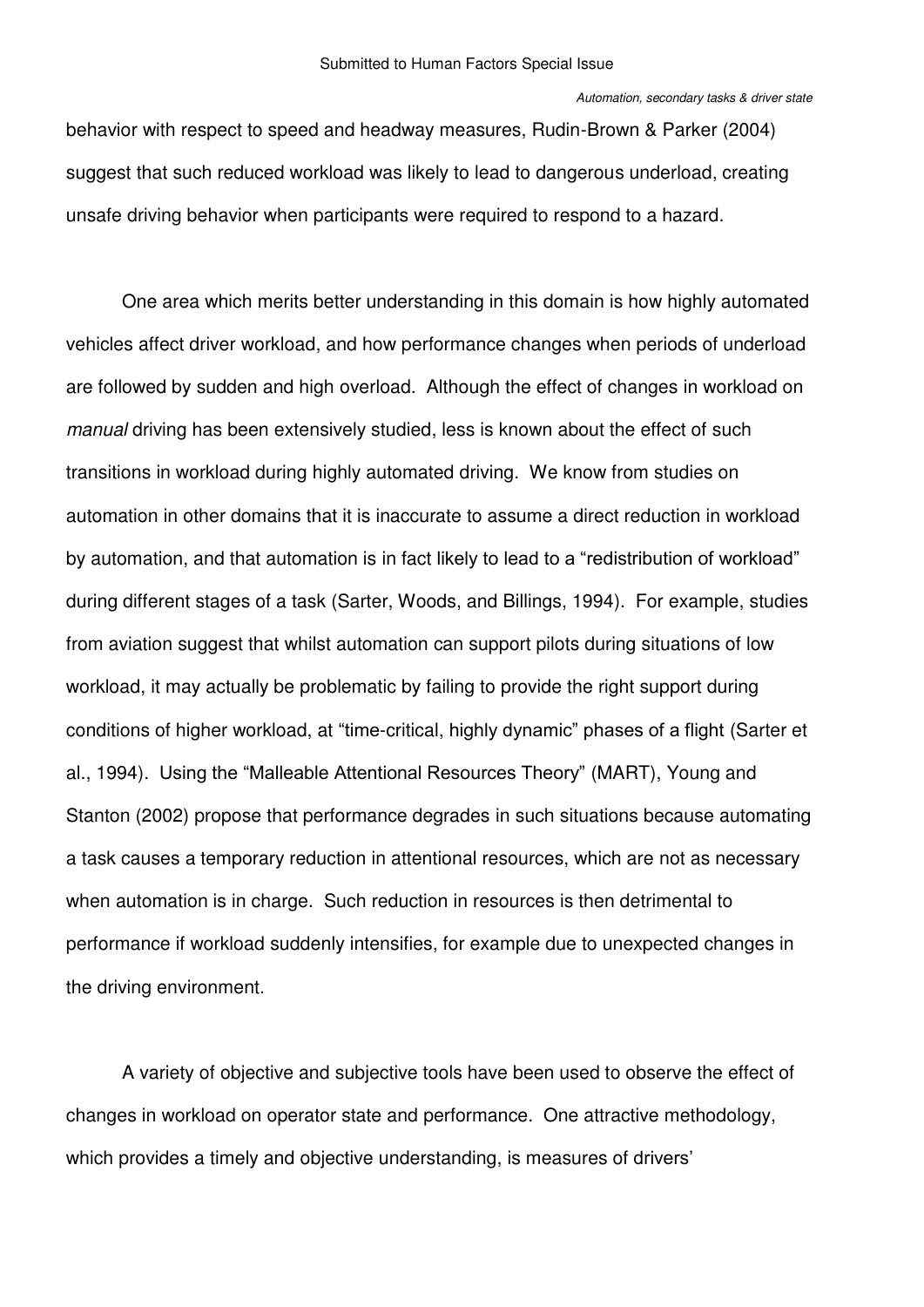psychophysiological state. Examples of such measures include: (i) Evoke Related Potentials (ii) eye-tracking measures: frequency, interval and duration of blinks and (iii) heart-related measures: heart rate and heart rate variability (Wilson & Russell, 2003). Due to their ease of use and less intrusive nature, heart- and eye-related measures are used extensively for studying physiological response to operator workload, fatigue, and stress (e.g. Byrne & Parasuraman, 1996; de Waard, 1996; Ryu & Myung, 2005; Recarte, Pérez, Conchillo & Nunes, 2008; see also Neumann & Lipp, 2002, for a review). Unfortunately, findings from such psychophysiological measures are somewhat conflicting. For example, workload has been reported to increase (de Waard, 1996) and decrease (Brooking, Wilson & Swain, 1996; Van Orden, Limbert, Makeig & Jung, 2001) eye blink frequency. Although there is some argument that such eye-tracking measures should only be used to estimate the effect of *visual* and not auditory workload on drivers (de Waard, 1996), the continued use of various sound-based infotainment systems in the car increases the need to understand the effect of *non-visual* secondary tasks on driver performance and workload. One recent account for the mixed results on the relationship between workload and blinks is provided by Recarte et al. (2008) who distinguish between the effect of the visual aspects of driving on eye-blinks, and that of cognitive (non-visual) aspects of the driving task. These authors speculate that blink rates can distinguish between visual and mental workload, and that an increase in visual workload (e.g. by driving or a visual search task) leads to blink inhibition. Participants are thought to suppress blinks to help decision making and response to a task. However, because such blink inhibitory mechanisms rely on attentional resources, blink rate increases when attention during a visual task is taken away by a demanding cognitive task.

# **Objectives**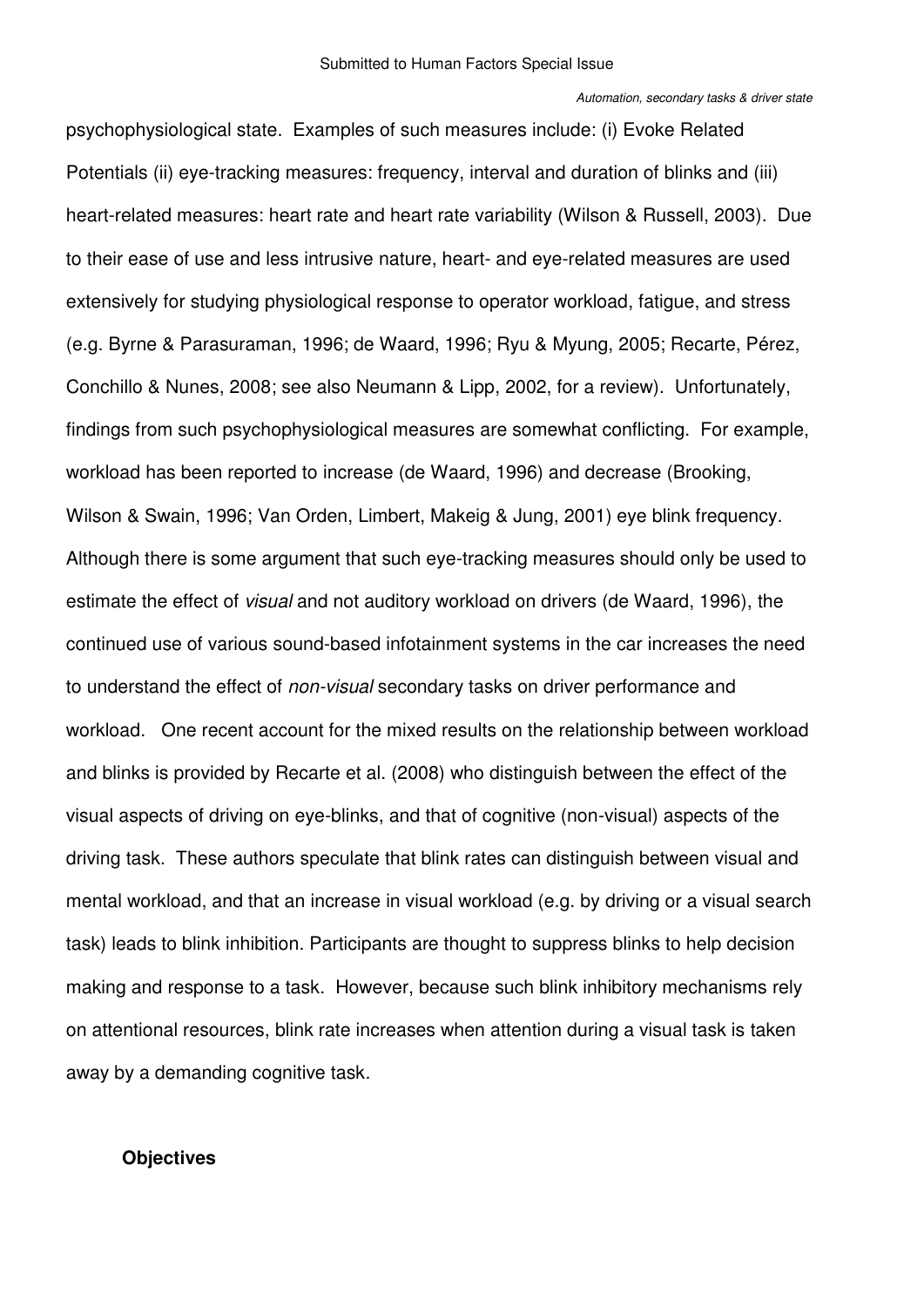<span id="page-7-0"></span>The aim of this study was to examine the effect of driving a highly automated vehicle on driver behavior, and observe how transitions from quite low to unexpectedly high levels of workload influence driving performance and physiological state. Changes in workload were manipulated by: (i) using a non-driving related in-vehicle secondary task (Twenty Questions Task - TQT) and (ii) choreographing an incident in the lane occupied by the driver, encouraging participants to change lane at designated points. The effect of vehicle automation and workload on drivers' awareness of the driving environment was also assessed by comparing their response to the critical incident in manual and automated driving.

## **METHOD**

# **Participants**

Fifty participants were recruited for this study. They ranged in age from 28 to 68 years (Mean =  $47.38$ , SD =  $10.37$ ). Participants had more than 10 years' driving experience, and drove 24,370 miles a year on average (SD =17,732 miles). Following ethical approval from the University of Leeds, participants were recruited using a newspaper advertisement, and were paid for taking part in the study.

## **Equipment and the automated controllers**

The University of Leeds Driving Simulator (UoLDS), incorporating an eight-degreeof-freedom motion system, was used for this study. The vehicle cab, based around a Jaguar S-type vehicle has all driver controls fully operational and is housed within a 4-m diameter spherical projection dome. The front road scene encompasses a horizontal field of view of 250°, and three rear projectors display the scenes in the rear view and side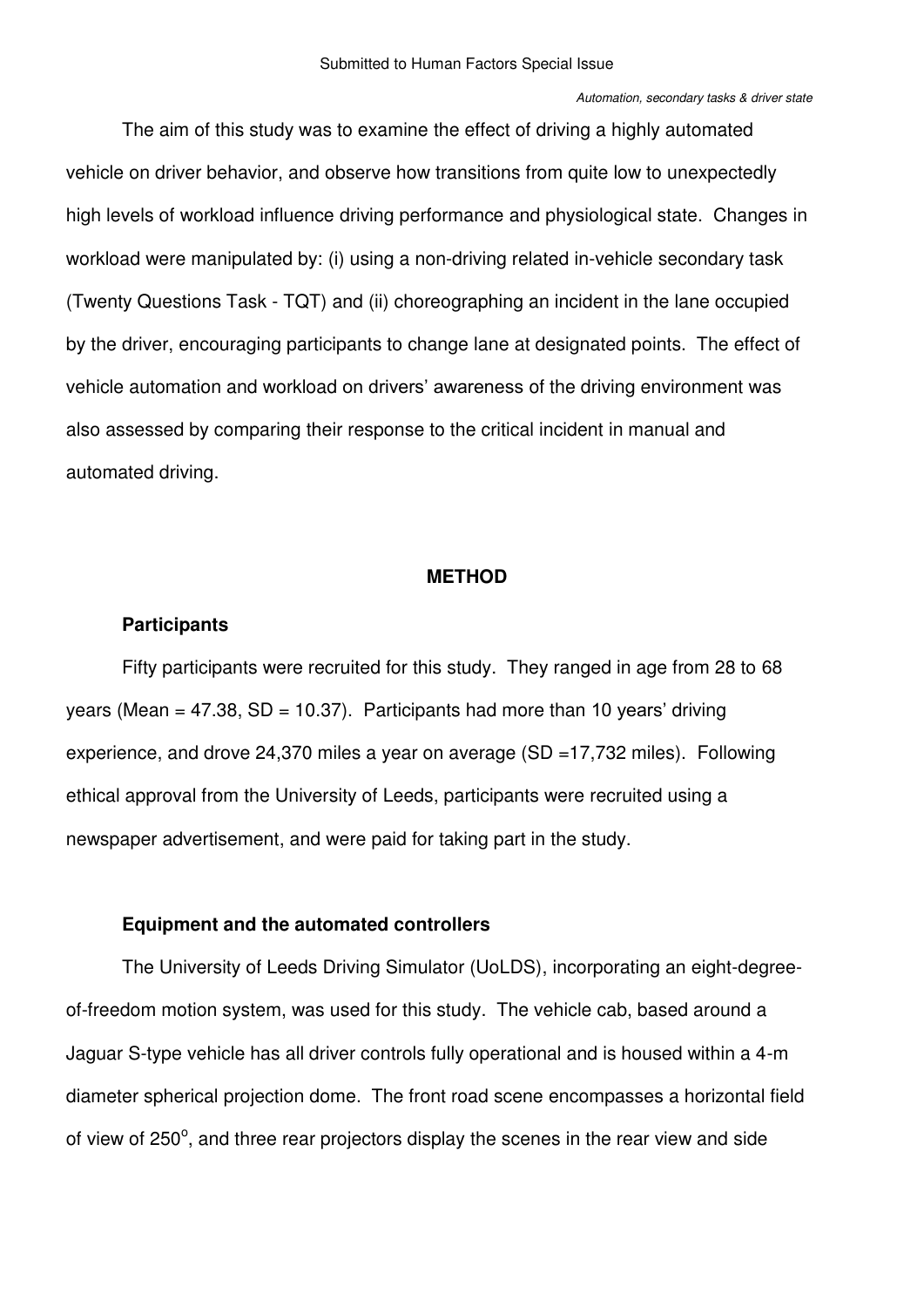mirrors. The simulator is also equipped with v4.5 of the Seeing Machines faceLAB eyetracker, with its cameras mounted on the vehicle dashboard [\(Figure 1\)](#page-7-0).

# Figure 1 about here

<span id="page-8-0"></span>To transfer from manual to highly automated driving, participants used a button on the steering wheel to engage the automation. Disengagement of automation was possible by pressing the same button, or by turning the steering wheel more than  $3^\circ$ , or by pressing the brake pedal. Pressing the button engaged both the longitudinal and lateral controller of the vehicle at the same time. Design of the longitudinal controller was based around an ACC with a fixed desired target speed of 70 mph and a set headway of 1.5 seconds, although drivers were able to adjust this speed once at the start of the experiment. The lateral controller design was similar to a Lane Keeping Assistant System (LKAS) and kept the vehicle in the centre of whichever lane they were driving in at the time of its engagement.

# **Experimental Design**

A fully within subjects, 3-factor repeated measures design was used to study the effect of vehicle automation and secondary task performance on driving performance and physiological state. The three independent variables used in this study each had two levels as follows: Drive (manual, automated), Secondary task performance (TQT, No TQT) and Scenario (Critical Incident, No Critical Incident). Therefore, for all participants the manual and automated drives consisted of (i) sections of road with 'free' driving: no TQT and no critical incident, (ii) driving-related workload imposed by the critical incident, (iii) non-driving related workload imposed by the TQT and (iv) high workload where they were required to negotiate the incident whilst also performing the TQT. Therefore, at least for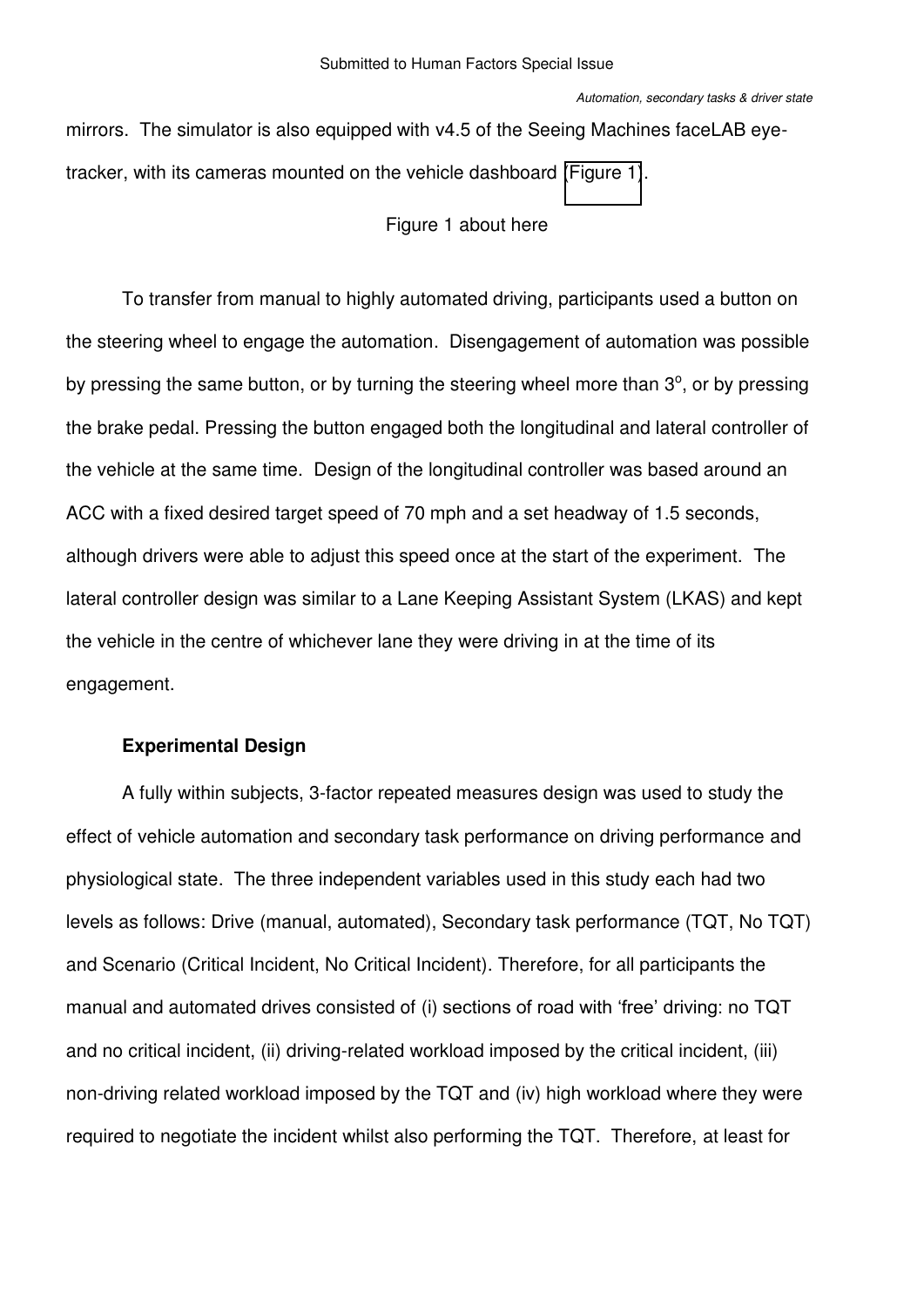the manual driving condition, we can suggest a hypothetical variation in workload, as shown in [\(Table 1\)](#page-8-0).

#### Table 1 about here

# **Procedure**

All drivers were provided with a brief description of the experiment's rationale and following consent to take part in the study, they were briefed on the safety and evacuation procedures of the simulator. A familiarization stage followed, whereby participants had the opportunity to test the functionality of the controllers. Participants were also briefed on the TQT and practiced this task whilst seated in the stationary simulator. They then drove the practice session, driving in both manual and automated mode, learning how to switch between the two modes and practicing the driving and TQT together. The researcher was present throughout this phase, to answer any questions. This practice session lasted around 45 minutes or until drivers were satisfied with the workings of the simulator and its automated system. Drivers then drove the simulator unaccompanied for the experiment session, with observation by the researcher from the control room. Both practice and experiment roads consisted of a simulated 3-lane U.K. motorway scene, with free flowing traffic conditions.

The experiment itself involved two drives (manual and automated) lasting around 45 minutes each, and to alleviate symptoms of fatigue, participants were granted with a short break after each drive. The order of drives was counterbalanced across participants, with half of the participants having manual control of the car before driving the automated vehicle, whilst the order of these drives was switched for the other half of participants. For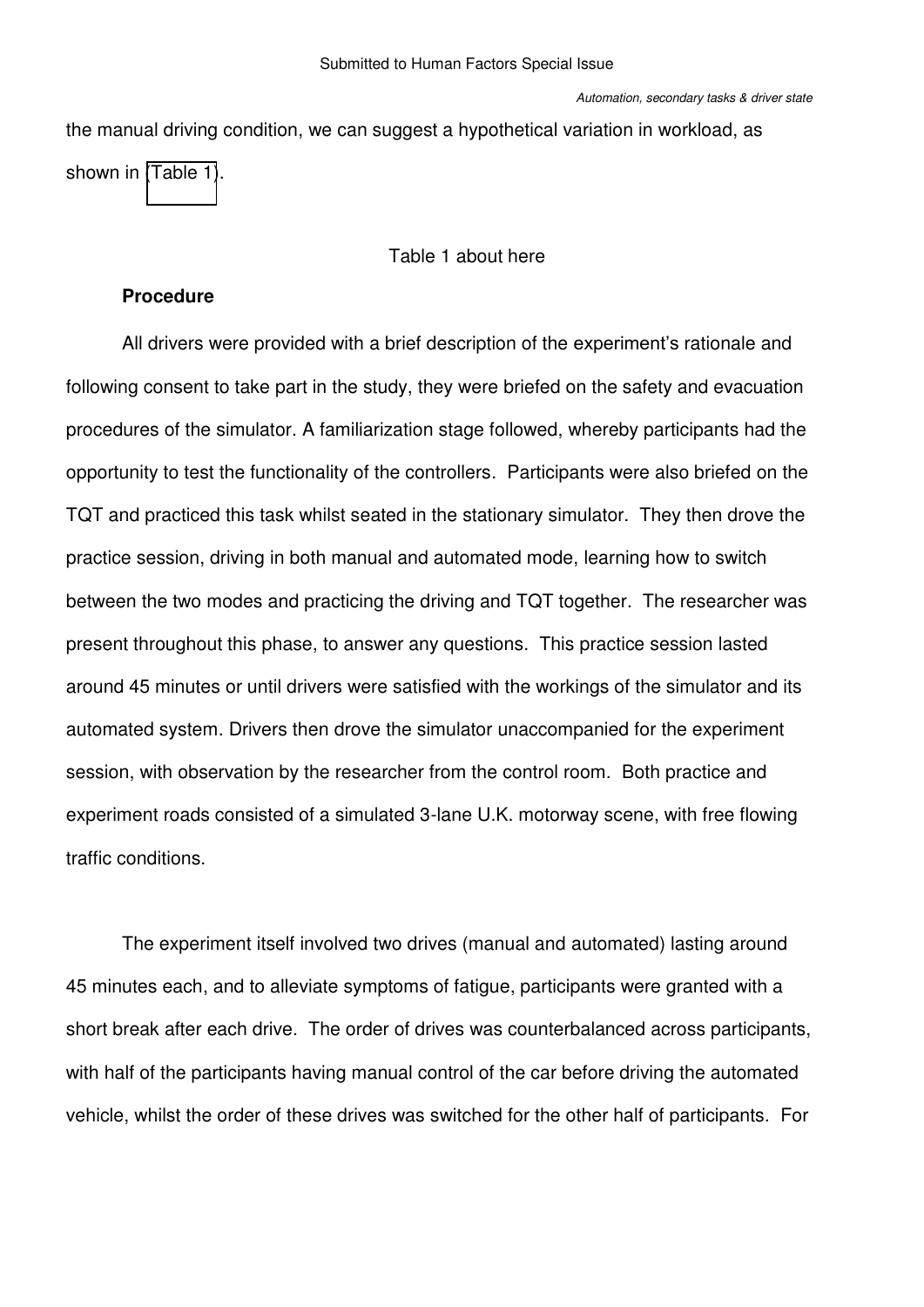the manual drive, participants were instructed to observe the posted speed limit of the road.

During the automated drive, participants were encouraged to hand control over to the vehicle as soon as the drive began, although they were reminded by the experimenter if this did not happen after around 1 minute. Upon pressing the button on the steering wheel, a small LCD panel, integrated in the speedometer, lit up to indicate activation of the system. Participants were also reminded that the controllers were comfort devices that could only manage gentle maneuvers, and were not designed to respond to critical and unexpected incidents.

<span id="page-10-0"></span>The TQT was a guessing task which lasted 3 minutes and was performed twice in each drive: once in combination with the critical incident and once in a similar section of road without an incident. Based on a children's parlor game, participants are required to guess an item from within an over-riding category by asking a maximum of twenty questions. The response to each question is always only 'yes' or 'no'. This task is thought to utilize cognitive resources such as problem solving, planning and working memory, whilst its 'question and answer' format is similar to a telephone conversation, where performance is quantifiable (Horrey, Lesch & Garabet, 2009). The TQT started automatically at a designated point within the drive. A pre- recorded message was played via the vehicle's speakers, announcing that the item to be guessed belonged to one of two categories ('fruit and vegetable' or 'animal'). The driver then attempted to guess the identity of the item with a series of questions. The experimenter used a remote keyboard to provide the 'yes' or 'no' answers to drivers. Drivers were allowed to ask up to twenty guesses per item and were permitted to give up and move to the next question, if they so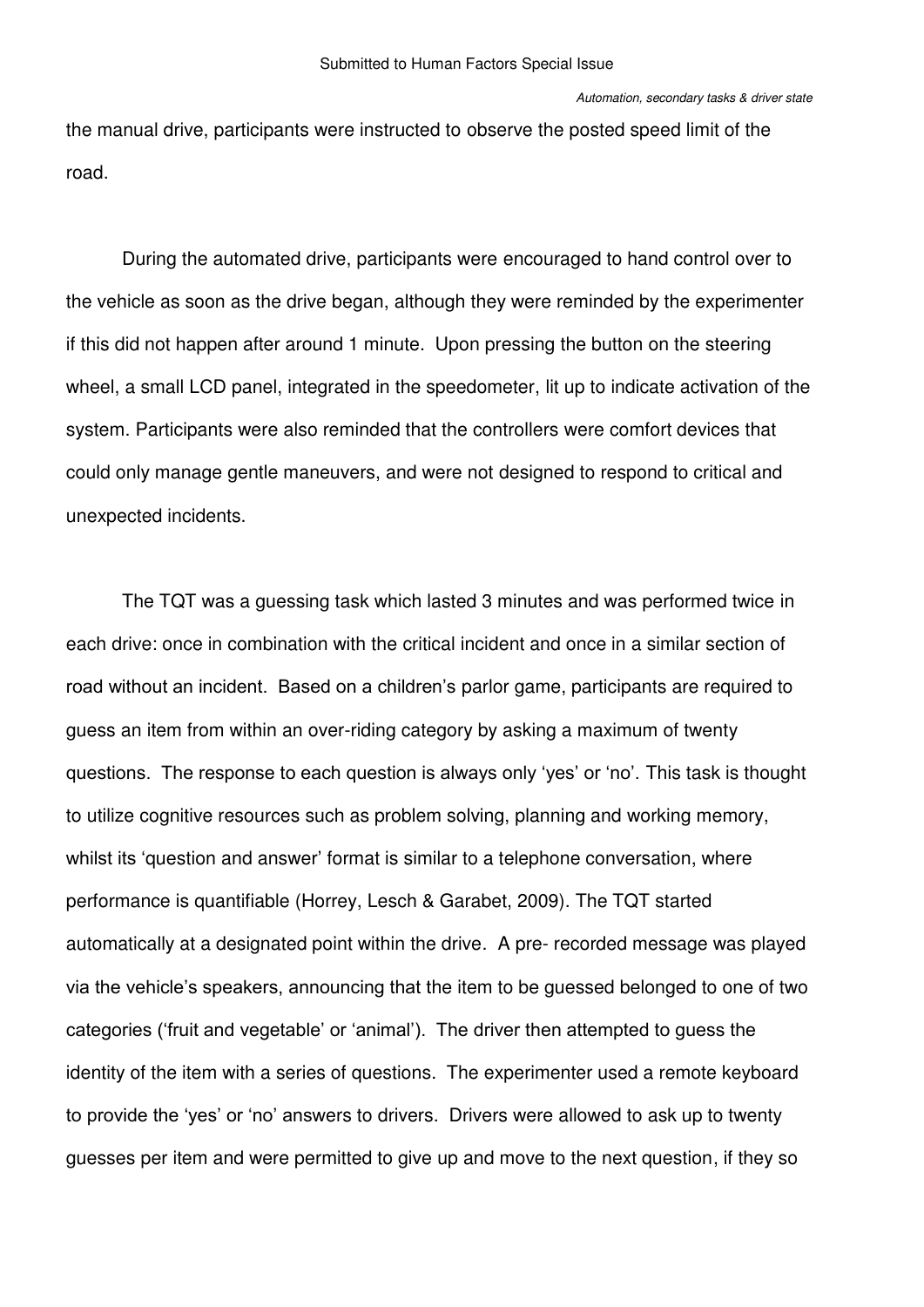wished. The number of guesses and correct answers were recorded for each subject. The items chosen for this task were selected from a pre-piloted list provided by Horrey (personal communication, 2009, see Horrey et al., 2009), although some of the terms were Anglicized to ensure comprehension by our British participants.

The critical incidents involved an obstruction in the driver's lane, and drivers were pre-warned about the approaching incident via a Variable Message Sign (VMS) which was placed approximately 1500 meters before the Incident. Drivers were required to react to the incident by changing lane, or risk being stranded in their lane due to maneuvers of the surrounding traffic. This meant that in the automated drive, drivers were required to take control back from the automated system, using any one of the three methods described above.

## **RESULTS**

<span id="page-11-0"></span>Three sets of analyses are reported here. First, the effect of vehicle automation, secondary task performance and critical scenarios on vehicle-related metrics and driver behavior was examined. Then, the effect of the above variables on drivers' blink rate and duration was observed. Finally, drivers' performance in the TQT was analyzed. In each case, unless otherwise stated, results were analyzed using a repeated measures analysis of variance (ANOVA), where violations of sphericity were detected using Mauchly's Test. Post hoc Bonferroni tests were used for paired comparisons. A summary of the main results is provided in [Table 2.](#page-10-0)

# Table 2 about here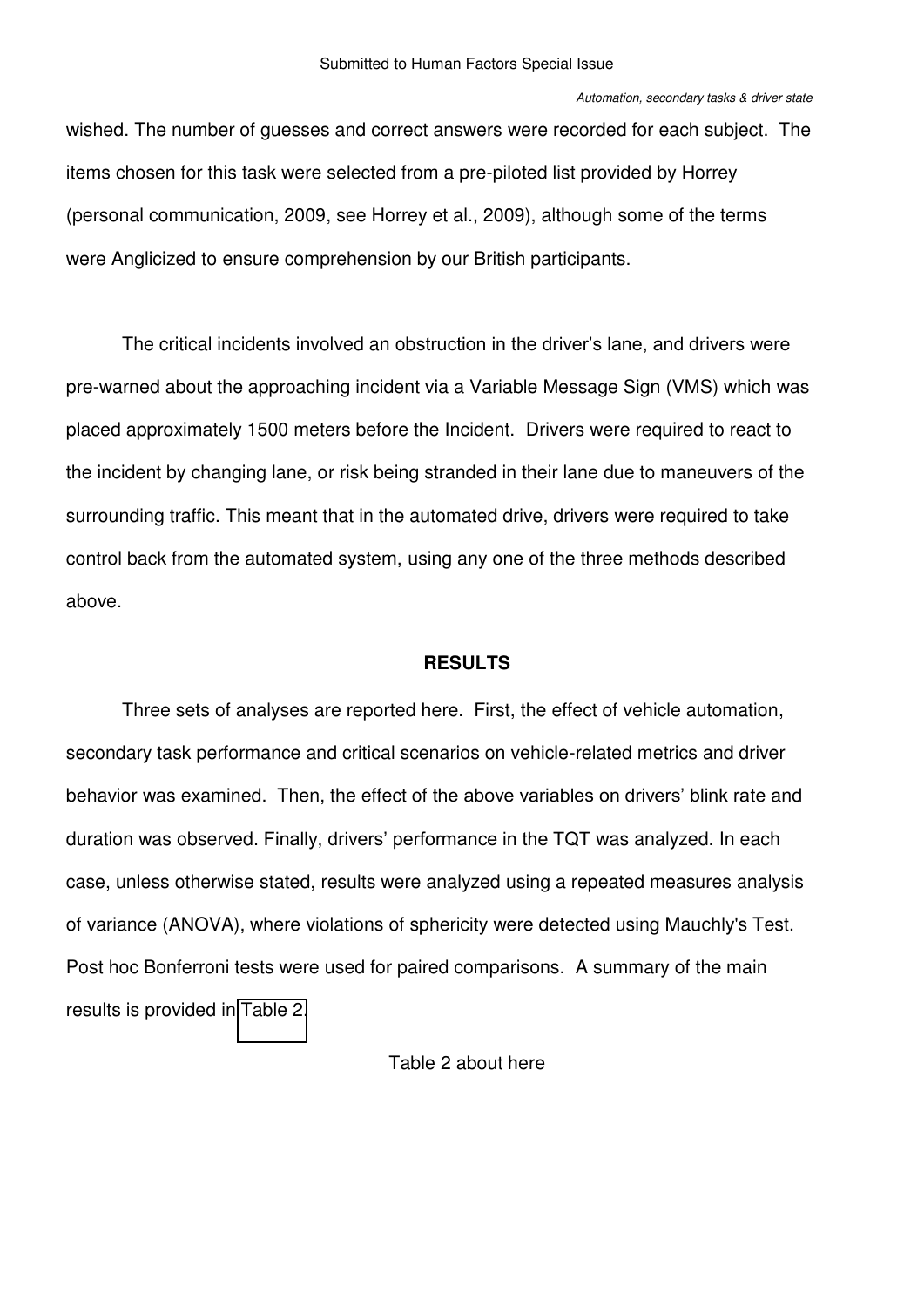## **Driving performance measures**

Average speed was lower (67.62 mph) in the highly automated drive, compared to when participants drove manually (70.46 mph) (F (1, 49) = 24.16, p < .0001,  $\eta^2$  = 0.33). There was also a significant effect of the TQT on mean speed (F  $(1, 49) = 21.23$ , p < .0001,  $\eta^2$  = 0.30), with participants driving slower in the presence of the TQT (68.53 mph vs. 69.56 mph). Naturally, average speed was lower during the critical incident scenarios  $(F (1, 49) = 688.33, p < .0001, \eta^2 = 0.93)$ . The interactions between TQT and Scenario, and TQT, Drive and Scenario were both found to be significant (F  $(1, 49) = 8.35$ , p < .01,  $\eta^2$  = 0.15 and F (1, 49) = 7.50, p < .01,  $\eta^2$  = 0.13 respectively). As shown in [Figure 2,](#page-11-0) during automated driving, participants reduced their speed by around the same level in response to the CI scenarios, regardless of whether or not they were performing the TQT. However, they reacted more effectively during manual driving, reducing their speed to a greater extent during the TQT, compared to when TQT was absent.

# Figure 2 about here

To compare participants' response time to the critical incident scenarios in the manual and automated driving conditions, their lane change maneuvers were assessed, upon approach to the VMS. Here, the time at which drivers performed their final lane change, as advised by the VMS, was calculated. The position of the VMS was used as the starting point for this calculation, with any negative values denoting lane changes before the VMS and any positive values suggesting response to the VMS. It was also assumed that only lane changes completed between encountering the VMS sign and arriving at the first traffic cone (denoting the start of the critical incident) were those strategically initiated by the driver, as the traffic cones forced drivers to change lane.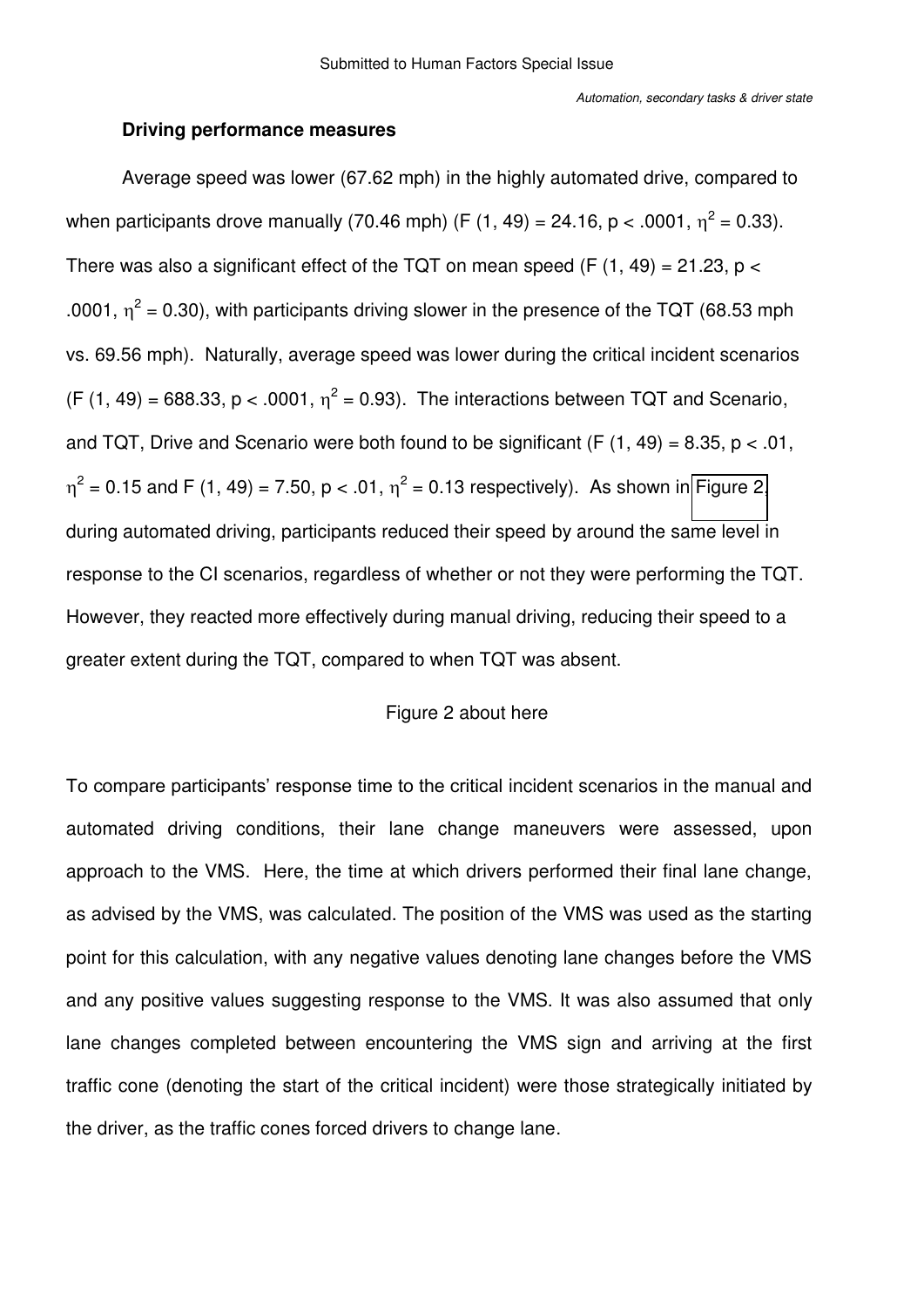Results showed that in the absence of the TQT, the proportion of drivers changing lane between the VMS and the first traffic cone in the manual and automated driving conditions was similar (83 % vs. 81%), whilst when performing the TQT, more drivers changed lane in the automated drive [71% vs. 64%.  $(X^2(1, N=50) = 21.37, p < .0001)$ ]. The time taken to change lane averaged around 30 seconds, regardless of driving condition or TQT presence.

### **Performance on the Twenty Questions Task**

The average number of questions and correct answers to the TQT were calculated for each drive, and response during the critical incident scenarios was compared by conducting a 2 Drive (manual, automated) x 2 Scenario (No CI, CI) ANOVA. Results showed a significant effect of Scenario on the number of questions (F  $(1, 49) = 6.59$ , p < .05,  $\eta^2$  = .12) with more questions asked in the absence of the critical incident (14.76 vs. 13.82). Results also showed an interaction between Drive and Scenario, with more questions in the automated drive than the manual drive when there was no incident, whilst the reverse pattern was observed during the critical incident, with marginally more questions asked during the manual drive. There was no difference in the number of correct responses, with drivers averaging around .97 correct answers (ranging between 1 and 4), regardless of drive type and scenario.

### <span id="page-13-0"></span>**Driver state measures**

FaceLAB v4.5 was used for eye-tracking. The mean number of blinks per second and the mean length of time the eyes were closed during each blink over a 60 second window were measured throughout the drive. As the quality of eye-tracking data was poor for 6 of the participants, with many missing values, results are reported for the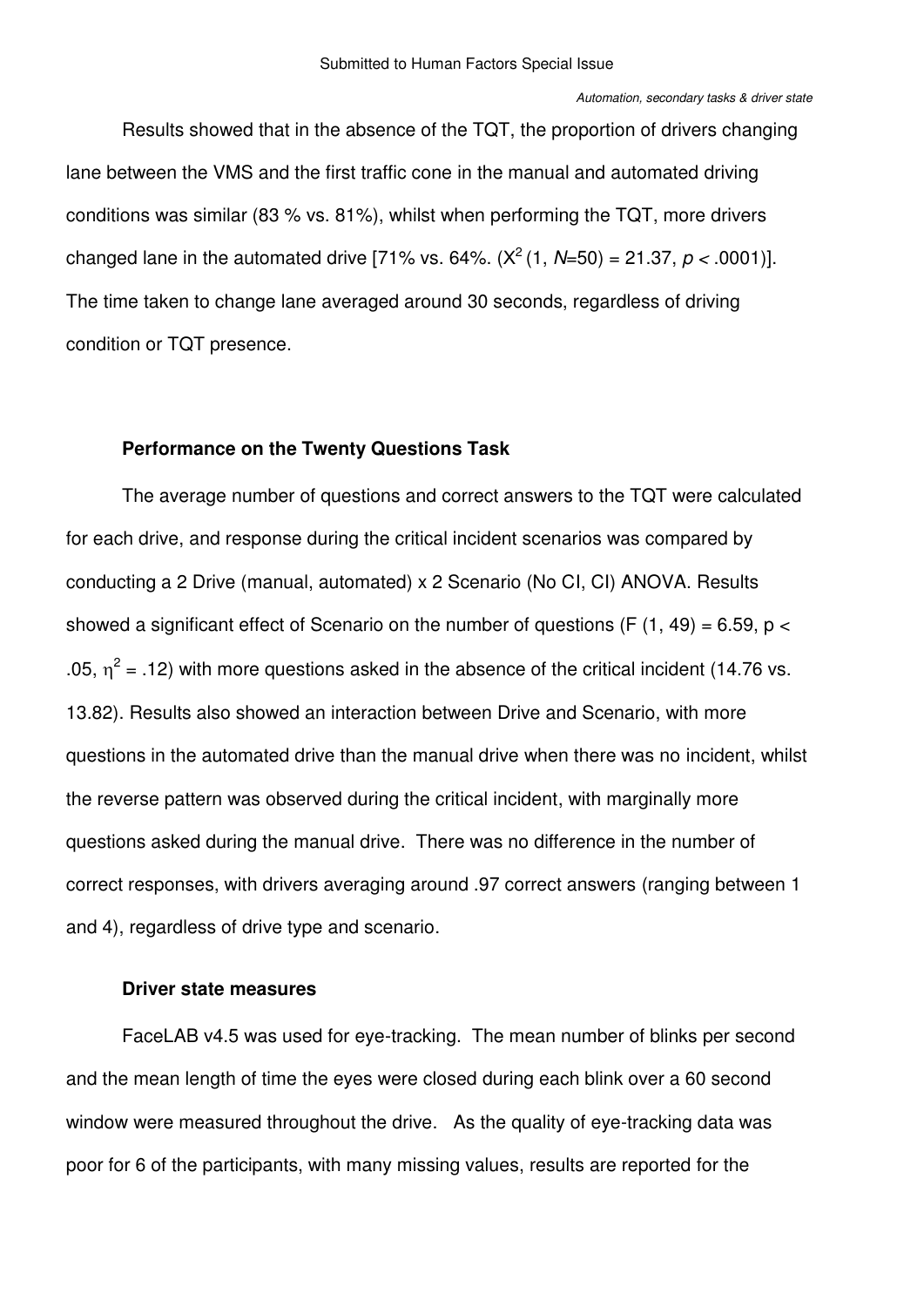<span id="page-14-0"></span>remaining 44. Analyses showed a main effect of TQT and Scenario on the average frequency of blinks. Blink frequency was found to be higher in the presence of the TQT (0.49 Hz with TQT vs. 0.46 Hz with No TQT), (F (1, 43) = 9.17, p < .01,  $\eta^2$  = .18), but a lower blink frequency was observed overall when drivers were required to negotiate the critical incident (0.47 Hz during the CI vs. 0.48 Hz. in the absence of the CI) (F  $(1, 43)$  = 9.04,  $p < 0.01$ ,  $\eta^2 = 0.17$ ). Mean blink frequency was not found to be different in the manual and automated driving conditions. However, there were highly significant interactions between the TQT and Drive (F (1, 43) = 42.25, p < .0001,  $\eta^2$  = .49), and the TQT and Scenario (F (1, 43) = 15.67, p < .0001,  $\eta^2$  = .27), and a three way interaction between TQT, Drive and Scenario (F (1, 43) = 17.40, p < .0001,  $\eta^2$  = .29). As shown in [Figure 3,](#page-13-0) in the absence of the TQT, blink frequency was higher during the automated drive, and a further increase was seen when participants were faced with the critical incident. However, in the presence of the TQT, whilst blink frequency remained high during the automated drive in the 'free' driving condition (No CI) the pattern reversed during the CI, where blink frequency was lower than that for the manual drive.

# Figure 3 about here

For blink duration, only a main effect of Scenario was observed F  $(1, 43) = 4.42$ , p < .05,  $\eta^2$  = .09), with marginally longer blink durations in the absence of the critical incident (0.179 seconds versus .176 seconds). There was a significant interaction between TQT and Scenario (F (1, 43) = 13.80, p < .001,  $\eta^2$  = .24) and a three way interaction between TQT, Scenario and Drive (F (1, 43) = 26.10, p < .0001,  $\eta^2$  = .38). In the absence of the TQT, blink duration was longer for the automated drive, only when participants were required to negotiate the critical incident. When drivers were required to perform the TQT,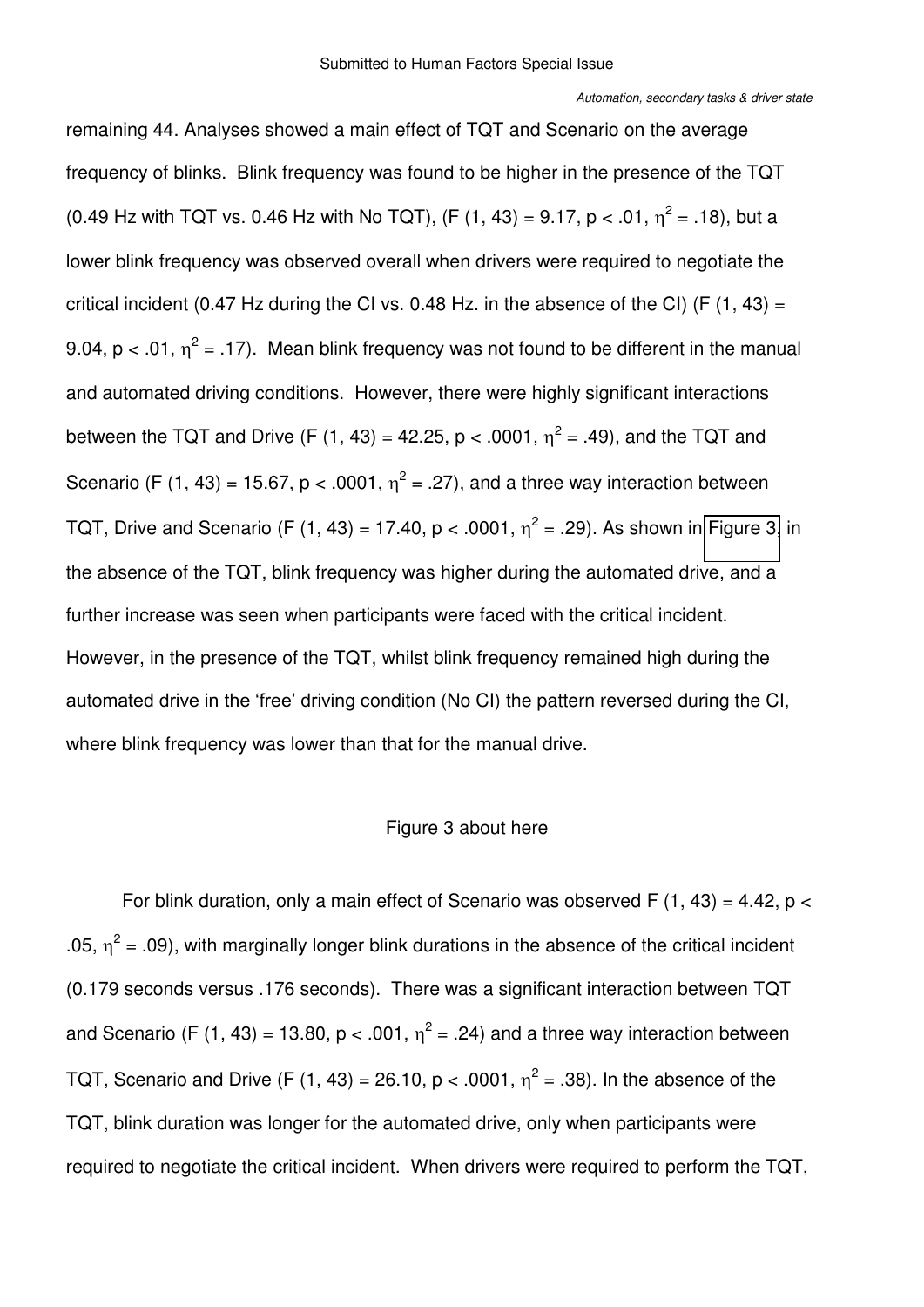the same pattern was seen for blink duration in the absence of the CI. However, if they were required to negotiate the critical incident at the same time as performing the TQT, the reverse pattern was observed for blink duration, where longer durations of blink were seen for the manual drive (0.178 seconds), compared to the automated drive (0.173 seconds, [Figure 4\)](#page-14-0).

Figure 4 about here

# **DISCUSSION**

The main objective of this study was to examine the effect of driving a highly automated vehicle on driver behavior, investigating how changes in workload affected driver performance. In addition to increasing driving-related workload by adding a critical incident in the road, supplementary workload was imposed on drivers by means of a distracting secondary task. Young and Stanton's Malleable Attentional Resources Theory (2002) was used to examine how changes from relatively low to unexpectedly high workload during automated driving affected drivers' control of the vehicle in response to a critical incident. As well as observing driving-related measures, we examined physiological changes, by measuring drivers' blink behavior. Here, we considered the theory put forward by Recarte et al (2008), which suggests that whilst a demanding visual scene, such as the CI used in our study, can lead to blink inhibitions (to enhance drivers' perception of the scene) the addition of a demanding non-visual (cognitive) task, removes such inhibitory mechanisms and leads to an increase in blink frequency.

Our study found that, in the absence of the TQT, drivers reduced their speed in response to the critical incident during both the manual and highly automated drives.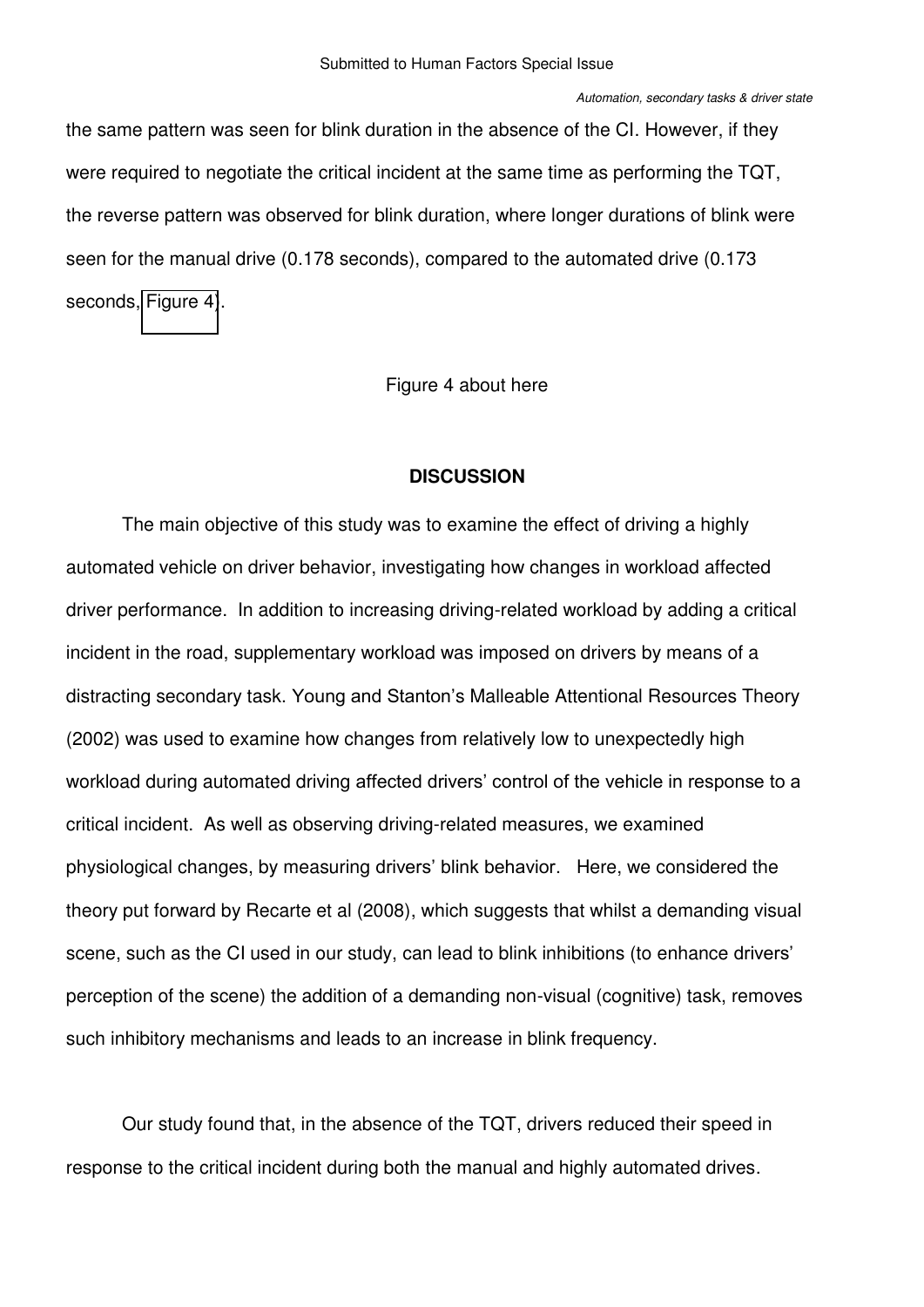#### *Automation, secondary tasks & driver state*

Participants were therefore able to comprehend forthcoming changes in the driving environment and respond effectively, showing good awareness of their surrounding environment during the highly automated drive. However, when required to perform the TQT, drivers slowed down more in the manual than the highly automated drive, when faced with the CI. Therefore, they might have been aware of their resource limitations during the manual drive and reduced their driving speed to a level suitable for managing the incident and performing the TQT. However, they were not able to reduce speed as adequately during the automated drive, perhaps because their attentional resources were directed away from the automated driving task and mainly engaged in the TQT. Under these conditions, performance was found to deteriorate, when the relatively manageable workload required for automated driving and the TQT was suddenly and unexpectedly elevated during negotiation of the CI, prohibiting drivers from responding appropriately and in time, when required to regain control of the driving task (Young & Stanton, 2002).

When performance of the secondary TQT was not required, the proportion of drivers changing lane in response to the VMS messages was found to be similar for the manual and highly automated drives and the time taken to change lane was also comparable. Therefore, driving in the automated mode without the TQT distraction did not affect comprehension of the VMS advice or their understanding of the automated system's capabilities. However, when drivers were required to engage in the TQT, fewer lane changes were made, overall, and especially during the manual driving condition. When compared with the results on average speed above, these results suggest that whilst participants were able to promptly change lane in the automated drive, they were unable to follow this maneuver with a timely reduction in speed.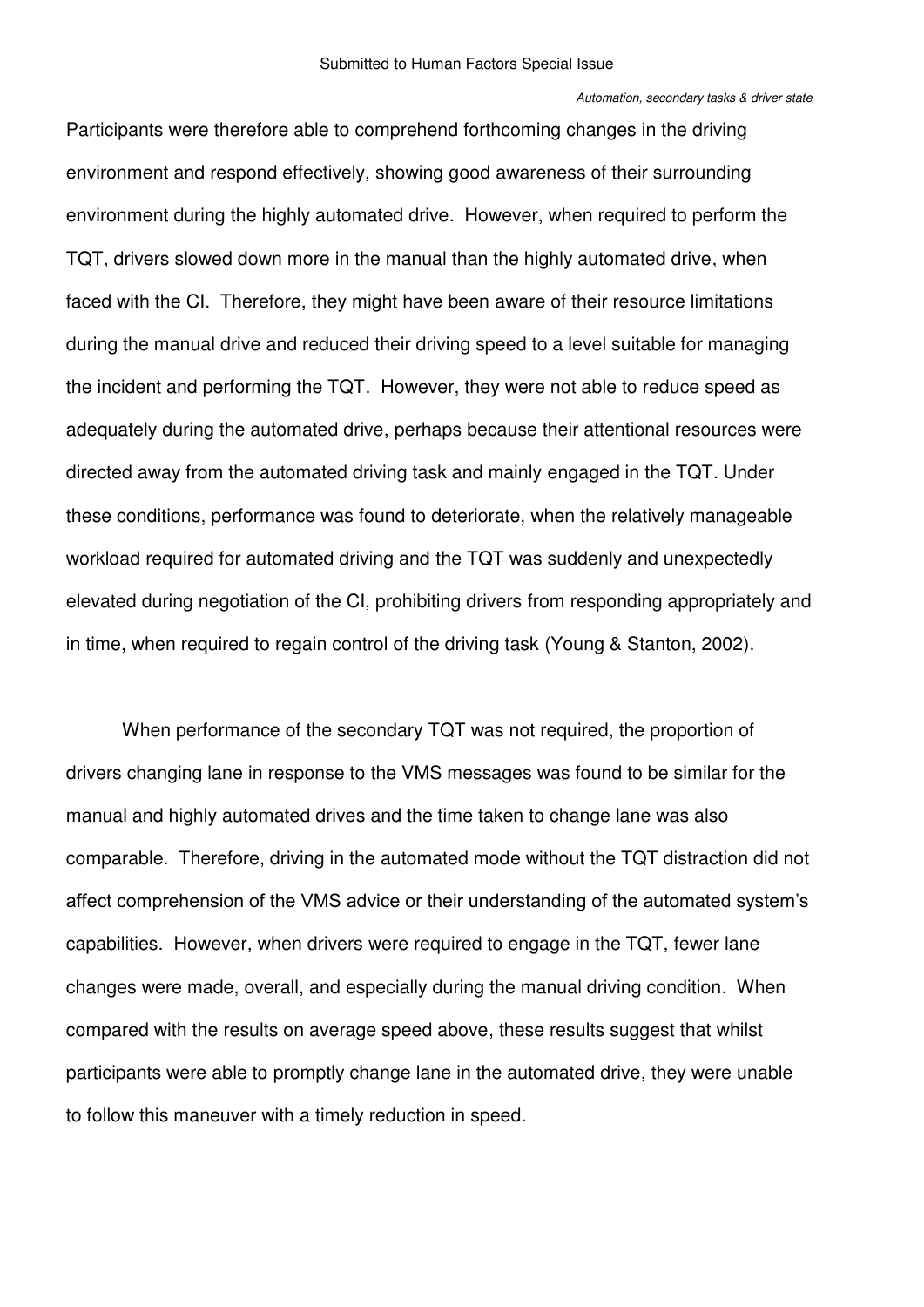#### *Automation, secondary tasks & driver state*

A tradeoff between primary and secondary task performance was observed during performance of the TQT, where drivers asked more questions during the 'free' driving (no CI) section of the automated drive, presumably because the control of driving by the system reduced their overall workload. However, as circumstances changed during the CI scenario and drivers' full attention was needed to regain control of the driving task, to change lane/slow down, fewer resources were then dedicated to the TQT, and a fall in the number of questions asked was observed. Interestingly, such variations in workload did not have an effect on the number of correct answers.

The changes in workload imposed by the CI and TQT task showed some interesting interactions for blink frequency and duration. Overall, our results concurred with the arguments proposed by Recarte et al. (2008). For the manual drive, when TQT was absent, increased complexity of the visual scene (from no CI to CI) lead to a small fall in blink rate and duration, as participants attempted to obtain as much visual information as possible during the CI. However, adding the TQT increased blink rate during the manual drive for both the No CI and CI conditions, concurring with proposals that blink inhibition is suppressed when drivers' attention is directed towards an attention demanding non-visual task (Recarte et al., 2008). A more complex relationship is seen for blink frequency during the automated drive, and changes in this measure provide some insight into how sudden and unexpected alterations in workload might affect this physiological state, and also where drivers' attention is directed during such transitions from low to high workload between driving and the TQT. In the absence of the TQT and CI, the rate and duration of blinks for automated driving was very similar to that of manual driving. However, when faced with the critical incident in the automated drive, rate of blinks was substantially higher than manual driving. This may well be a feature of blink patterns in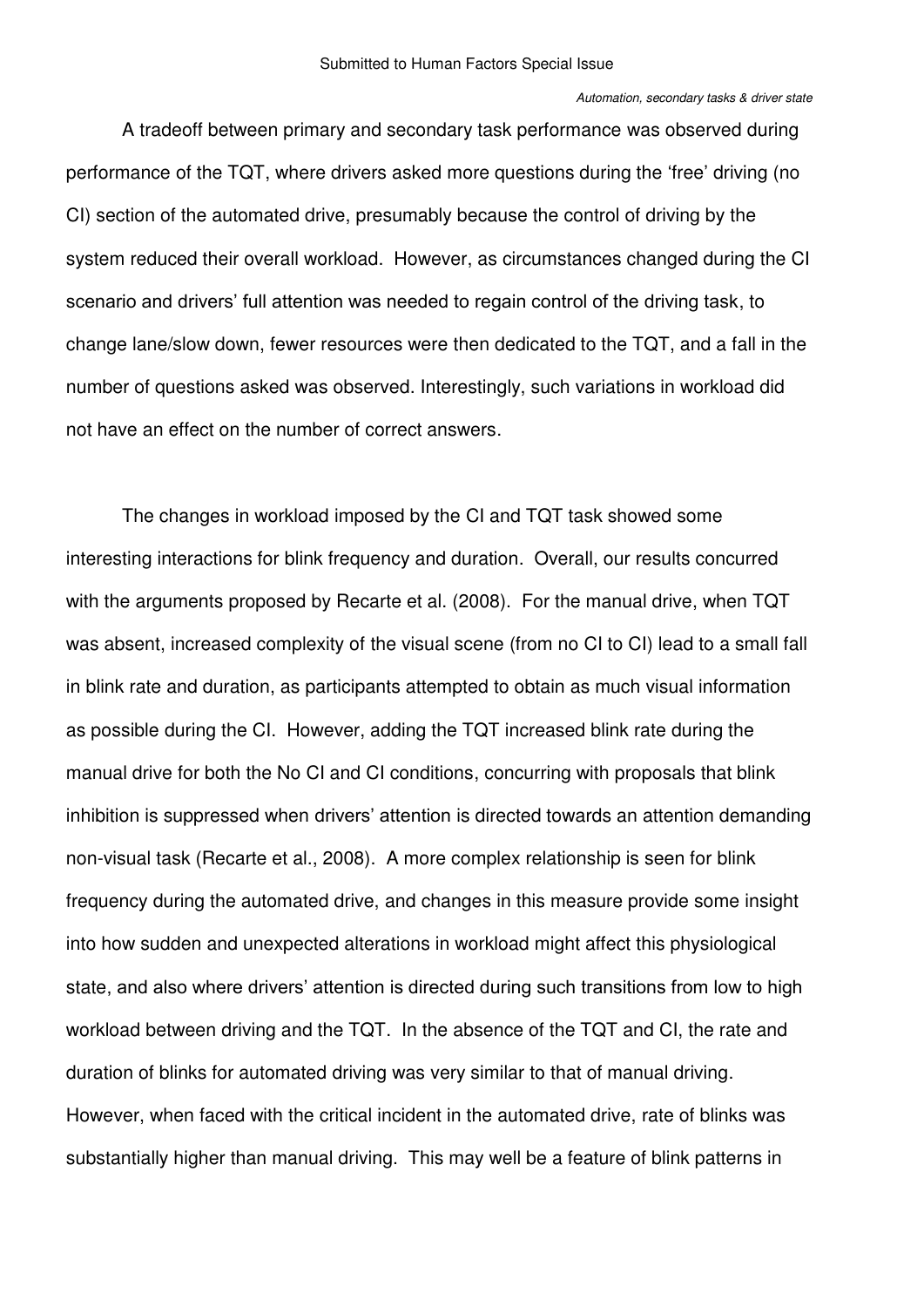automated driving, where participants do not attend as much to the driving environment, as this is dealt with by the automated system. On the other hand, when engagement in the TQT was required, whilst the pattern of blinks was again similar for automated and manual driving in the no CI condition, an interaction was observed during the CI, where by far the lowest frequency of blinks was seen. Here, blink suppression was at its highest, since a sudden change in demand from the driving task and an unexpected need to regain control provoked drivers to obtain as much information as possible about the visual scene, where moments before their attention may have been directed mostly towards the TQT.

To conclude, this study showed that when drivers' attention was not diverted towards a demanding secondary task, performance in highly automated driving was similar to that of manual driving. Overall, the worst performance was observed when drivers in the automated mode were required to regain control of driving, whilst distracted by the secondary task. Ensuring the driver is kept in the loop is therefore vital, as one attraction of highly automated driving is the freedom to engage in other non-driving-based tasks. In terms of using driver state measures, some promising results were observed for blink frequency, but further studies using a combination of subjective and objective measures are required to understand the changes in workload experienced by participants in such highly automated driving conditions. Whilst the caveat for using such driver state measures in complex workload conditions is acknowledged (Brookings et al., 1996), there is an advantage to using such non-intrusive tools for real-time observation of driver workload, for example in order to warn drivers of dangerous underload/overload situations.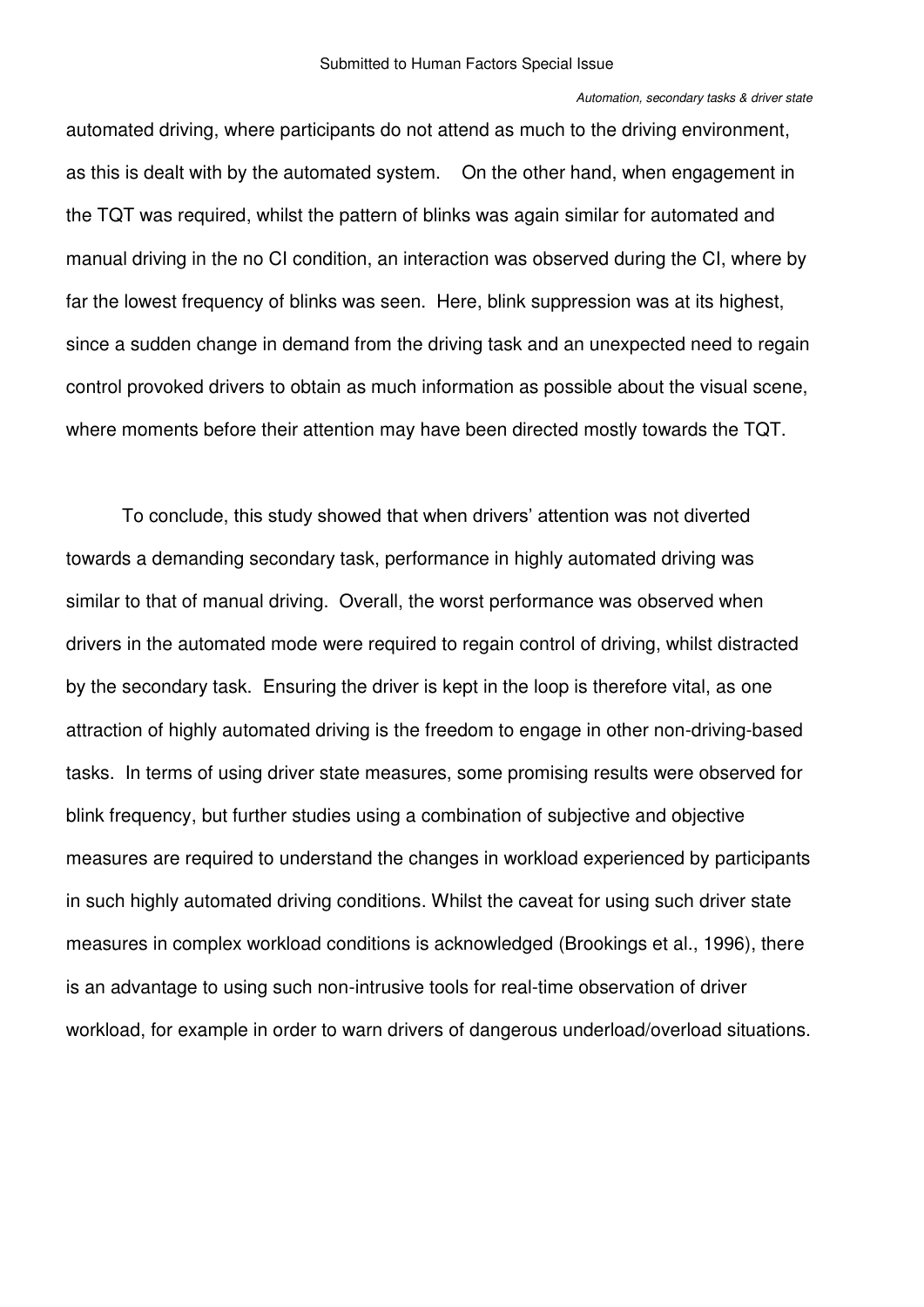#### **REFERENCES**

- Baddeley, A.D. (2000). The episodic buffer: a new component of working memory? Trends in Cognitive Sciences, Volume 4, Issue 11, 1 November 2000, Pages 417- 423
- Bainbridge, L. (1983). The ironies of automation. *Automatica,* 19., 775-779.
- Brand, J.L. (1998). Driver Out of the Loop? *Ergonomics in Design: The Quarterly of Human Factors Applications*, 6, 26-31.
- Brookings, J.B., Wilson, G.F. & Swain, C.R. (1996). Psychophysiological responses to changes in workload during simulated air traffic control. *Biological Psychology,* 42(3), 361-377.
- Byrne, E. A., & Parasuraman, R. (1996). Psychophysiology and adaptive automation. *Biological Psychology*, 42, 249-268.
- Cowan, N. (1995). *Attention and memory: An integrated frame-work*. New York: Oxford University Press.
- DARPA (2010). DARPA Grand Challenge Winner: Stanley the Robot. *Popular Mechanics.*  http://www.popularmechanics.com/technology/engineering/robots/2169012. Retrieved 05 January 2011.
- Desmond, P., Hancock, P. & Monette, J. (1998). Fatigue and Automation-Induced Impairments in Simulated Driving Perform ance, *Journal Transportation Research Record: Journal of the Transportation Research Board*, 1628, 8-14.

de Waard, D. (1996). *The measurement of drivers' mental workload*. PhD t

hesis. University of Groningen, Traffic Research Centre.

deWaard D. & Brookhuis, K. (1997). On the measurement of driver mental workload. In Rothengatter, J.A, & Carbonell, V. E. (Eds). *Traffic and Transport Psychology*, Pergamon, Amsterdam, 161-171.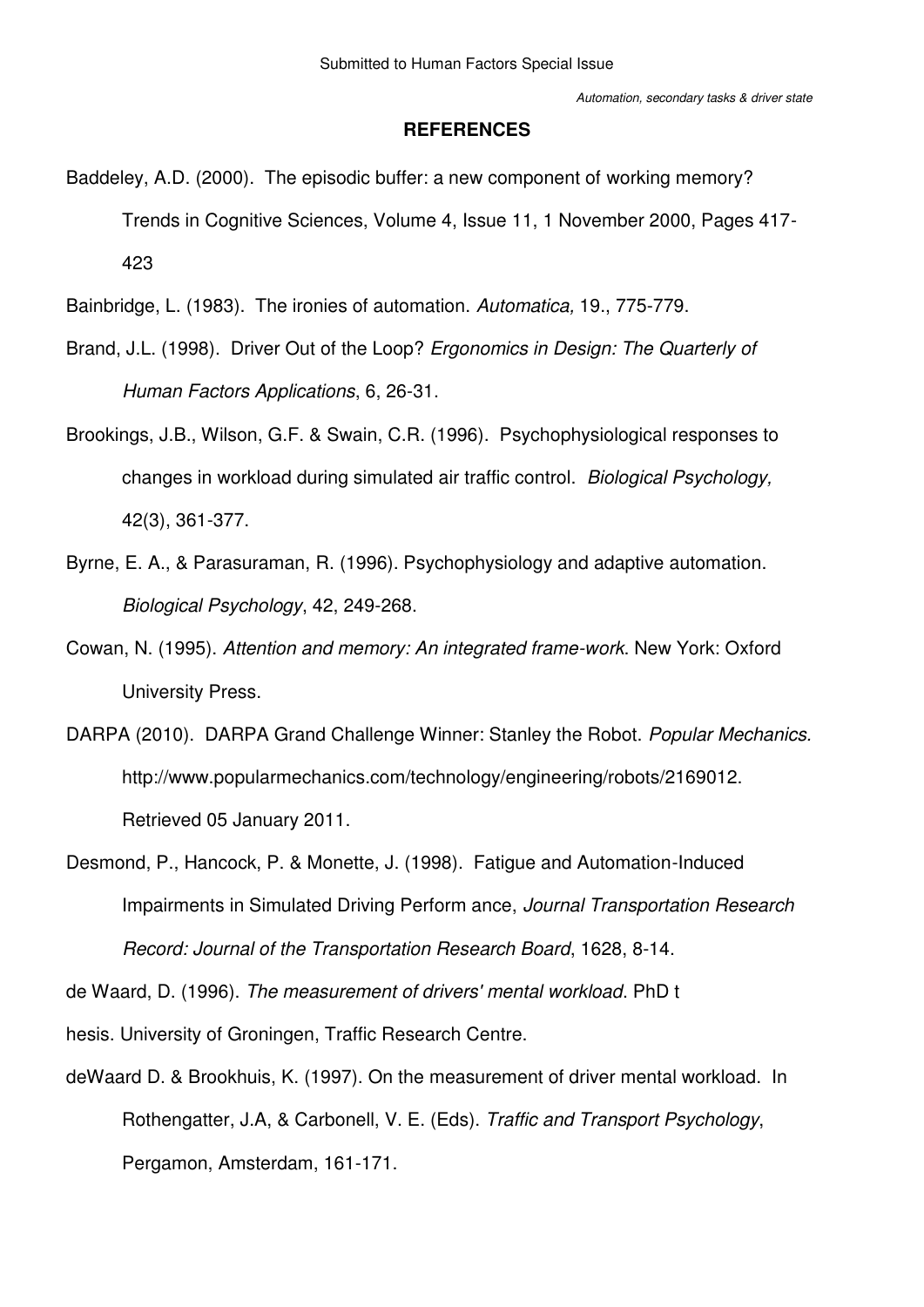- Endsley, M. (1995). Toward a theory of situation awareness in dynamic systems. *Human Factors*, 37(1), 32-64.
- Endsley, M. (1997). Situation awareness, automation and free flight. Presentation at the FAA/Eurocontrol Air Traffic Management R&D Semina, Saclay, France.
- Endsley, M. & Kaber, D. (1999). Level of automation effects on performance, situation awareness and workload in a dynamic control task. *Ergonomics,* 42(3), 462-492.
- Flemisch, F., Kelsch, J., Löper, C., Schieben, A., & Schindler, J. (2008). Automation spectrum, inner/outer compatibility and other potentially useful human factors concepts for assistance and automation. In D. de Waard, G.R.J. Hockey, P.Nickel, & K.A. Brookhuis (Eds). *Human Factors Issues in Complex System Performance* (pp. 257-272). Maastricht, The Netherlands: Shaker Publishing.
- Hancock, P.A. & Parasuraman, R. (1992). Human Factors and safety in the design of Intelligent Vehicle-Highway Systems (IVHS). *Journal of Safety Research*, 23, 181- 198.
- Horrey, W.J. Lesch, M.F. & Garabet, A. (2009). Dissociation between driving performance and drivers" subjective estimates of performance and workload in dual-task conditions. *Journal of Safety Research*, 40, 7-12.
- Ioannou, P. A. (1997) (Ed.), *Automated HighwaySystems*. Norwell, MA: Kluwer.
- Kaber, D. B. & Endsley, M. R. (1997). Out-of-the-loop performance problems and the use of intermediate levels of automation for improved control system functioning and safety, *Process Safety Progress*, 16, 126-131.
- Ma, R. & Kaber, D.B. (2005). Situation awareness and workload in driving while using adaptive cruise control and a cell phone. International Journal of Industrial *Ergonomics*, 35, 939–953.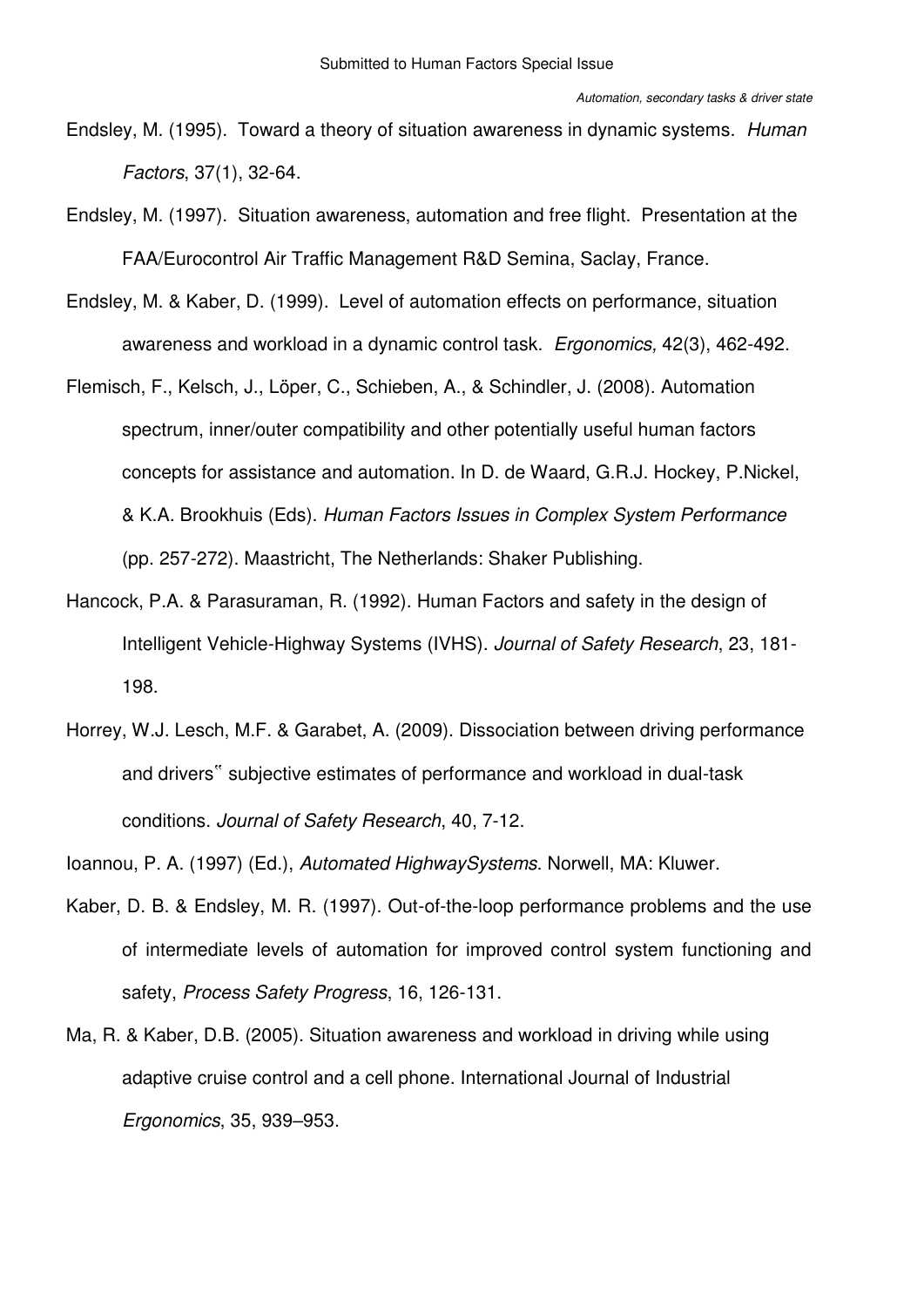- McKnight, A.J. & McKnight, A.S. (2003). Motor vehicle technology: automation of driving tasks. Retrieved from http://www.isd.mel.nist.gov/research\_areas/ research\_engineering/Performance\_Metrics/PerMIS\_2003/Proceedings/McKnight.p df
- Merat, N & Jamson, H. (2009a). How do drivers behave in a highly automated car? *Proceedings of the Fifth International Driving Symposium on Human Factor in Driver Assessment, Training and Vehicle Design* (pp. 514-521), Montana, USA.
- Merat, N. & Jamson, A.H. (2009b). Is Drivers' Situation Awareness Influenced by a Fully Automated Driving Scenario? In D. de Waard, J. Godthelp, F.L. Kooi, & K.A. Brookhuis (Eds.) *Human Factors, Security and Safety* (pp. 1 - 11). Maastricht, the Netherlands: Shaker Publishing.
- Meyer, D.E. & Keiras, D.E. (1997). A computational theory of executive cognitive processes and multiple-task performance. *Psychological Reviews,* 104 (1), 3-65.
- Neumann, D.L. & Lipp, O.V. (2002). Spontaneous and reflexive eye activity measures of mental workload, *Australian Journal of Psychology*, 54:174- 179.
- Rauch, N., Kaussner, A., Krüger, H.P., Boverie, S & Flemisch, F. (2009). The importance of driver state assessment within highly automated vehicles. *Conference Proceedings of the 16th World Congress on ITS*, Stockholm, Sweden.
- Reiner, H., Amditis, A., Kunert, M., Hoess, A., Flemish, F., Krueger, H.P. Bartels, A., Beutner, A. & Pagle, K. (2008). Highly automated vehicles for intelligent transport: HAVEit approach. *Conference Proceedings of the 15th World Congress on ITS*, New York City, U.S.A.
- Rudin-Brown, C.M. & Parker, H. (2004) Behavioural adaptation to adaptive cruise control (ACC): implications for preventive strategies. *Transportation Research Part F: Traffic Psychology and Behaviour*, 7, 59-76.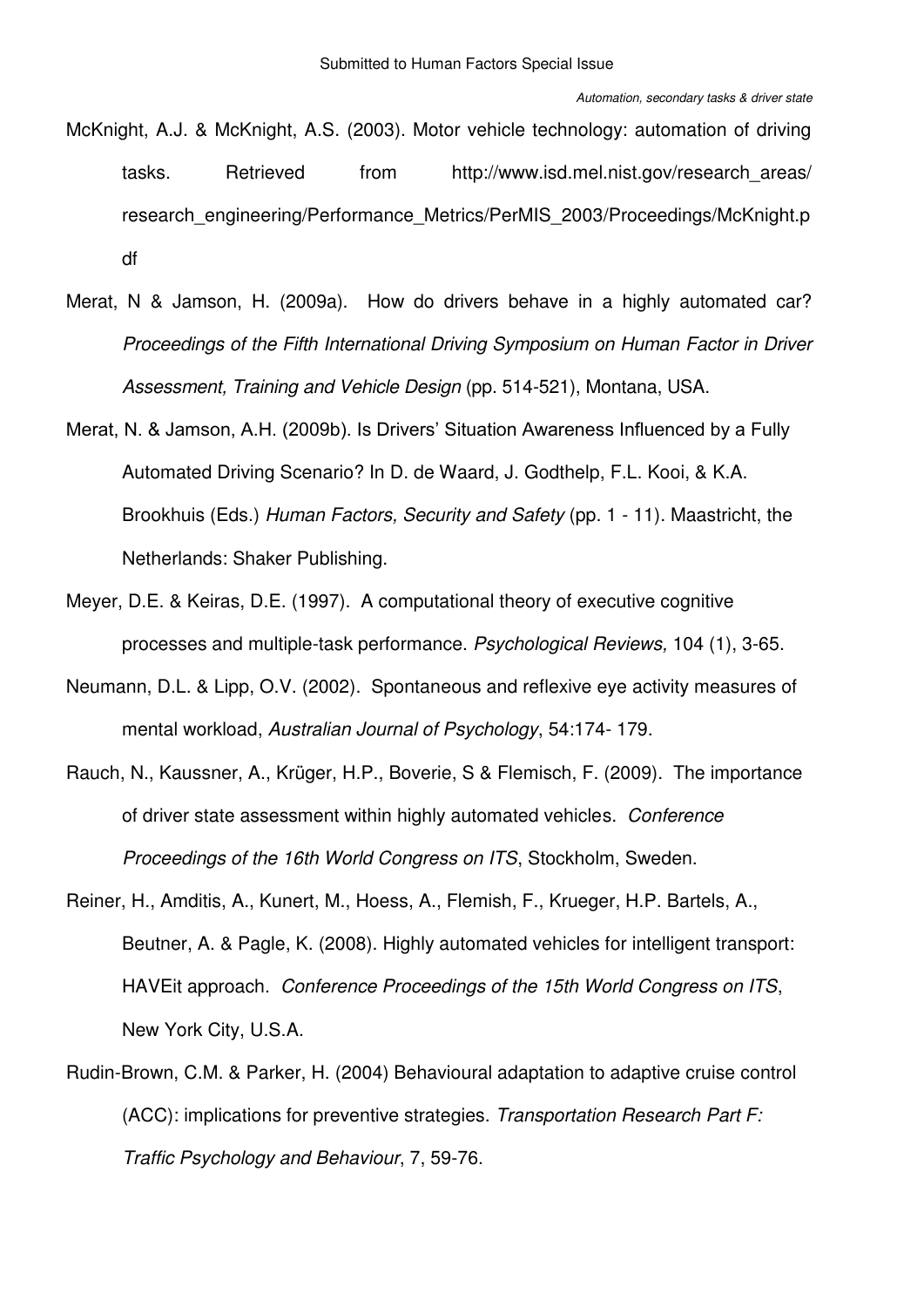- Sarter, N.B. & Woods, D.D. (1995). "Strong, Silent, and 'Out-Of-The-Loop'". *CSEL Report* 95-TR-01.
- Seppelt, B.D. & Lee, J.D. (2007). Making adaptive cruise control (ACC) limits visible. *International Journal of Human Computer Studies*, 65, 192-205.
- Ryu, K. & Myung, R. (2005). Evaluation of mental workload with a combined measure based on physiological indices during a dual task of tracking and mental arithmetic. *International Journal of Industrial Ergonomics,* 35, 991-1009.
- Recarte, M.A., Pérez, E., Conchillo, A.& Nunes, L.M. (2008). Mental workload and visual impairment: Differences between pupil, blink and subjective rating. *The Spanish Journal of Psychology,* 11, 374-385.
- Sarter, N.B., Woods, D.D. & Billings, C.E. (1994). Automation Surprises. In Salvendy, G. (Ed) *Handbook of Human Factors and Ergonomics,* second edition, Wiley, UK.
- Saxby, D.J., Matthews, G., Hitchcock, E.M., Warm, J.S., Funke, G.J. & Gantzer, T. (2008). Effects of active and passive fatigue on performance using a driving simulator. *Proceedings of the Human Factors and Ergonomics Society,* 52, 1252-1256.
- Stanton, N. & Young, M.S. (2005). Driver behavior with adaptive cruise control *Ergonomics,* 48, 1294-1313.
- Toffetti, A., Wilschut, E., Martens, M.H., Schieben, A., Rambaldini, A., Merat, N. & Flemisch, F. (2009). CITYMOBIL: Human Factors Issues Regarding Highly-Automated Vehicles on an eLane. Transportation Research Record: Journal of the Transportation Research Board, No. 2110, pp. 1–8. http://trb.metapress.com/content/k326q22n7635/
- Wilson, G.F. & Russell, C.A. (2003). Real-time assessment of mental workload using psychophysiological measures and artificial neural networks. *Human Factors,* 45, 635-643.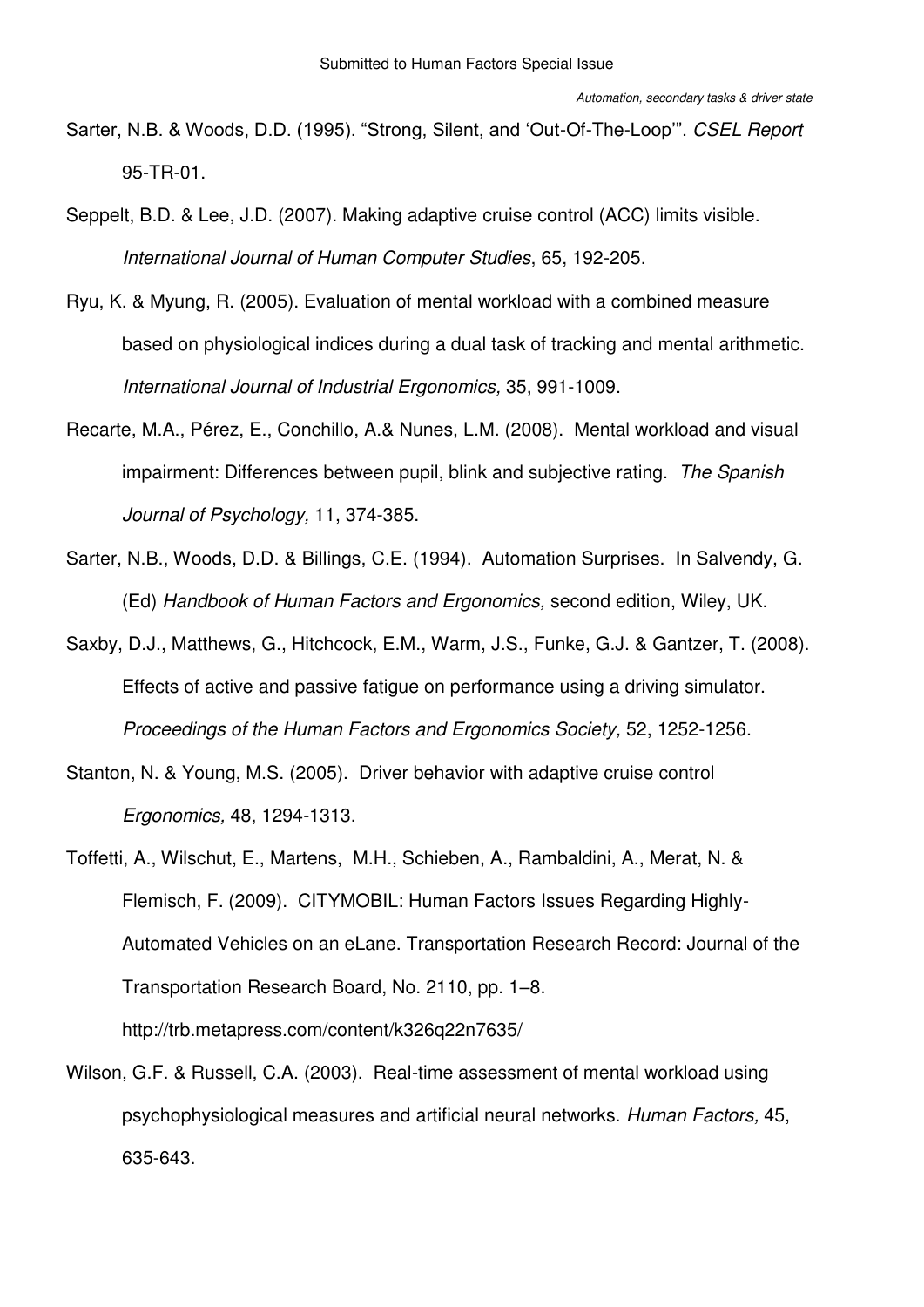Van Orden, K.F., Limbert, W., Makeig, S. & Jung, T.P. (2001). Eye Activity Correlates of Workload during a Visuospatial Memory Task. *Human Factors,* 43(1), 111-121.

Young, M.S. & Stanton, N.A. (2002). Malleable attentional resources theory: A new explanation for the effect of mental underload on performance. *Human Factors*, 44(3), 365-375.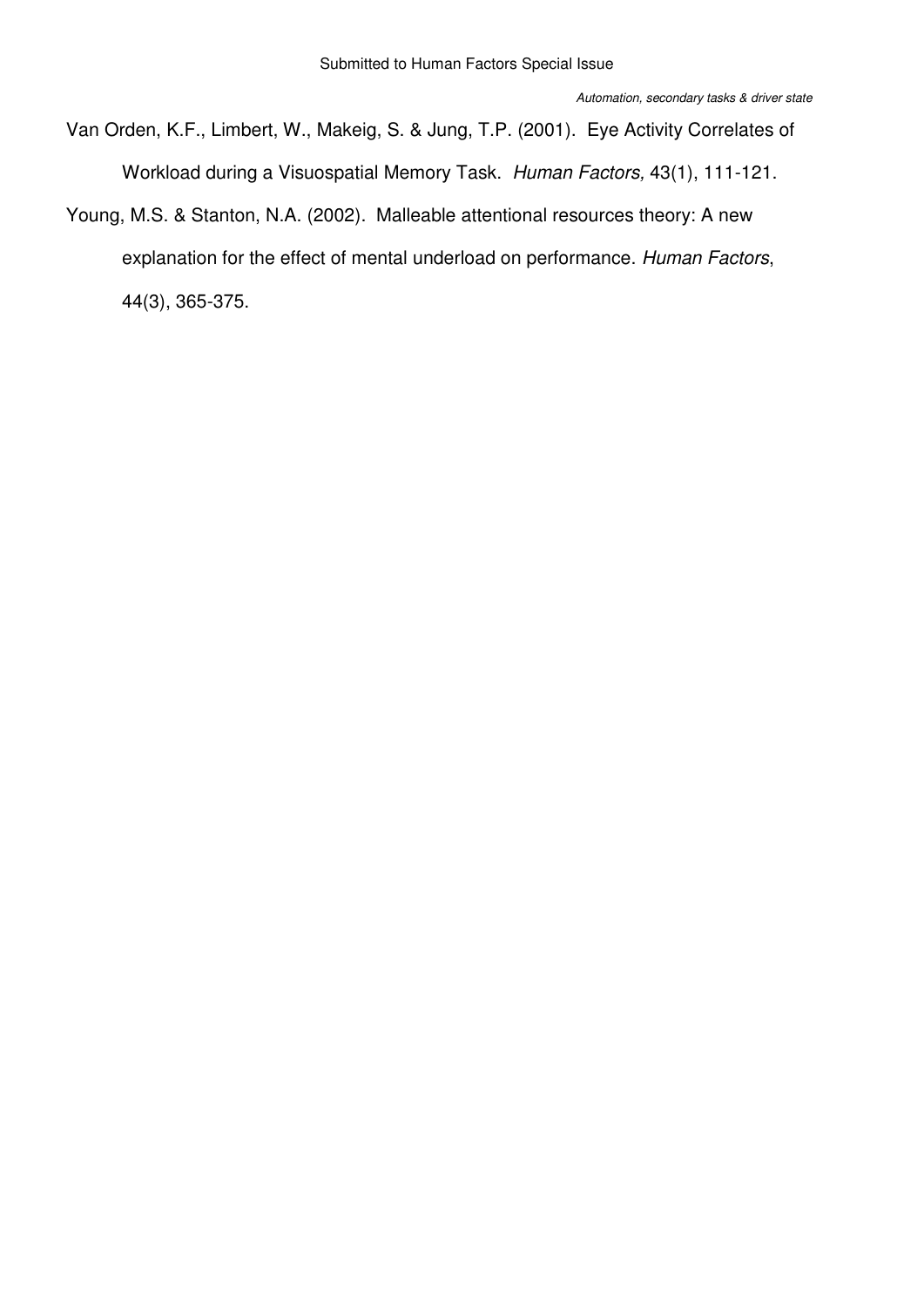# **AUTHOR BIOGRAPHIES**

Natasha Merat is a Senior Research Fellow at the Institute for Transport Studies, University of Leeds, U.K. She was awarded her PhD in Psychology from the University of Leeds in 1999.

A. Hamish Jamson is a Principal Research Fellow at the Institute for Transport Studies, University of Leeds, U.K. and manager of the University of Leeds Driving Simulator. He very recently obtained his PhD in Motion Cueing in Driving Simulators from the University of Leeds.

Frank C.H. Lai is a Senior Research Fellow at the Institute for Transport Studies, University of Leeds, UK. He was awarded his PhD in Transport Safety from the University of Leeds in 2005.

Oliver M. J. Carsten is Professor of Transport Safety at the Institute for Transport Studies, University of Leeds, U.K. He was awarded his PhD in History from the University of Michigan in 1981.

# **KEY POINTS**

- Studies argue that changing the driver's role from controller to supervisor may have an effect on performance and situation awareness.
- The interaction between changes in workload and highly automated driving is currently not well understood.
- This study showed good performance by drivers in the highly automated condition, in the absence of the secondary task.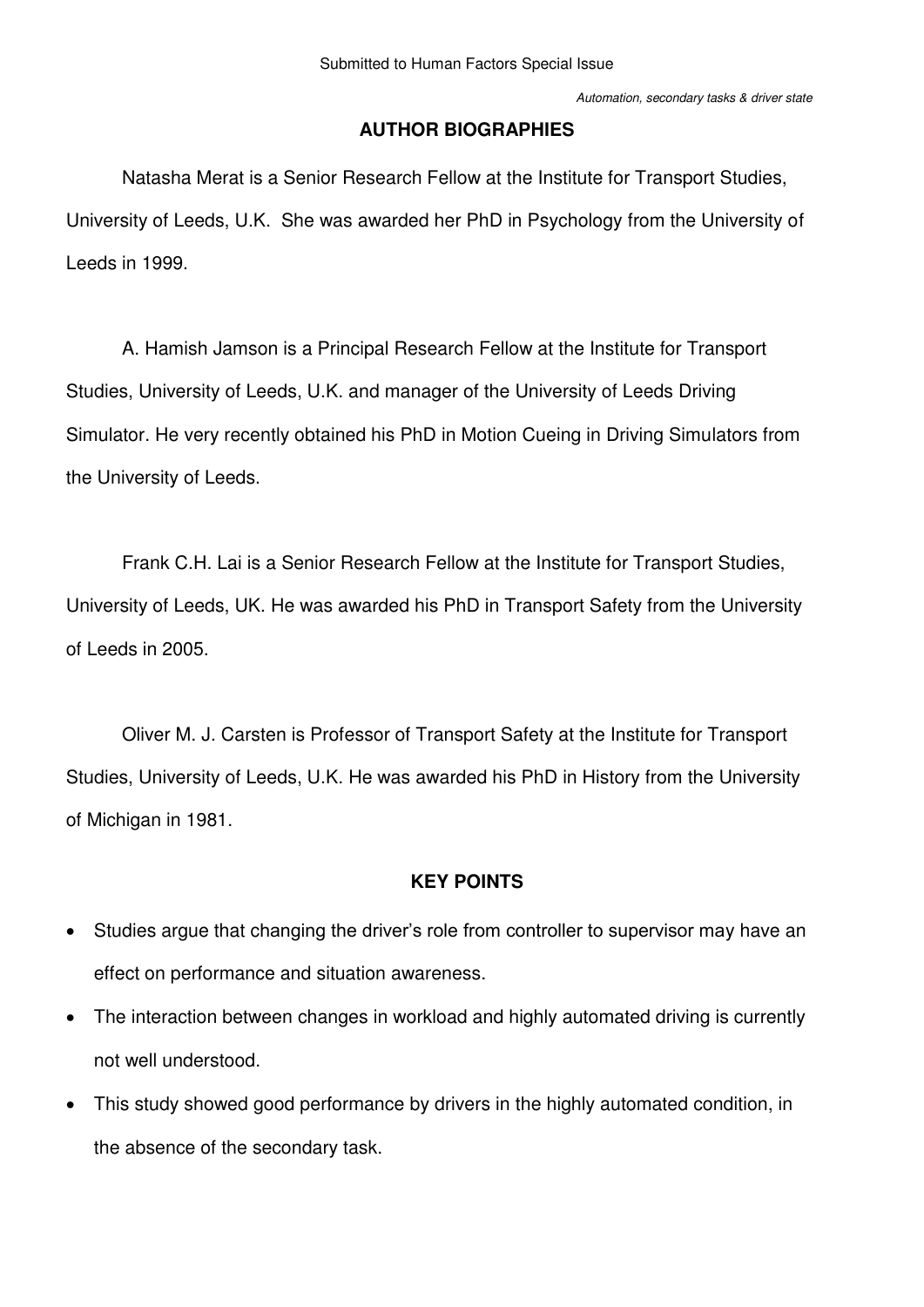• Performance in the driving and secondary task was found to be most impaired when the two were required together, and especially when drivers had to resume control, after a period of underload imposed by vehicle automation.

# **ACKNOWLEDGMENTS**

The authors would like to thank the Engineering and Physical Sciences Research Council (EPSRC) for funding this research. They are also grateful for the continued support of Anthony Horrobin and Michael Daly for the driving simulator studies. The comments and feedback of Professor John Lee and three anonymous reviewers is also much appreciated.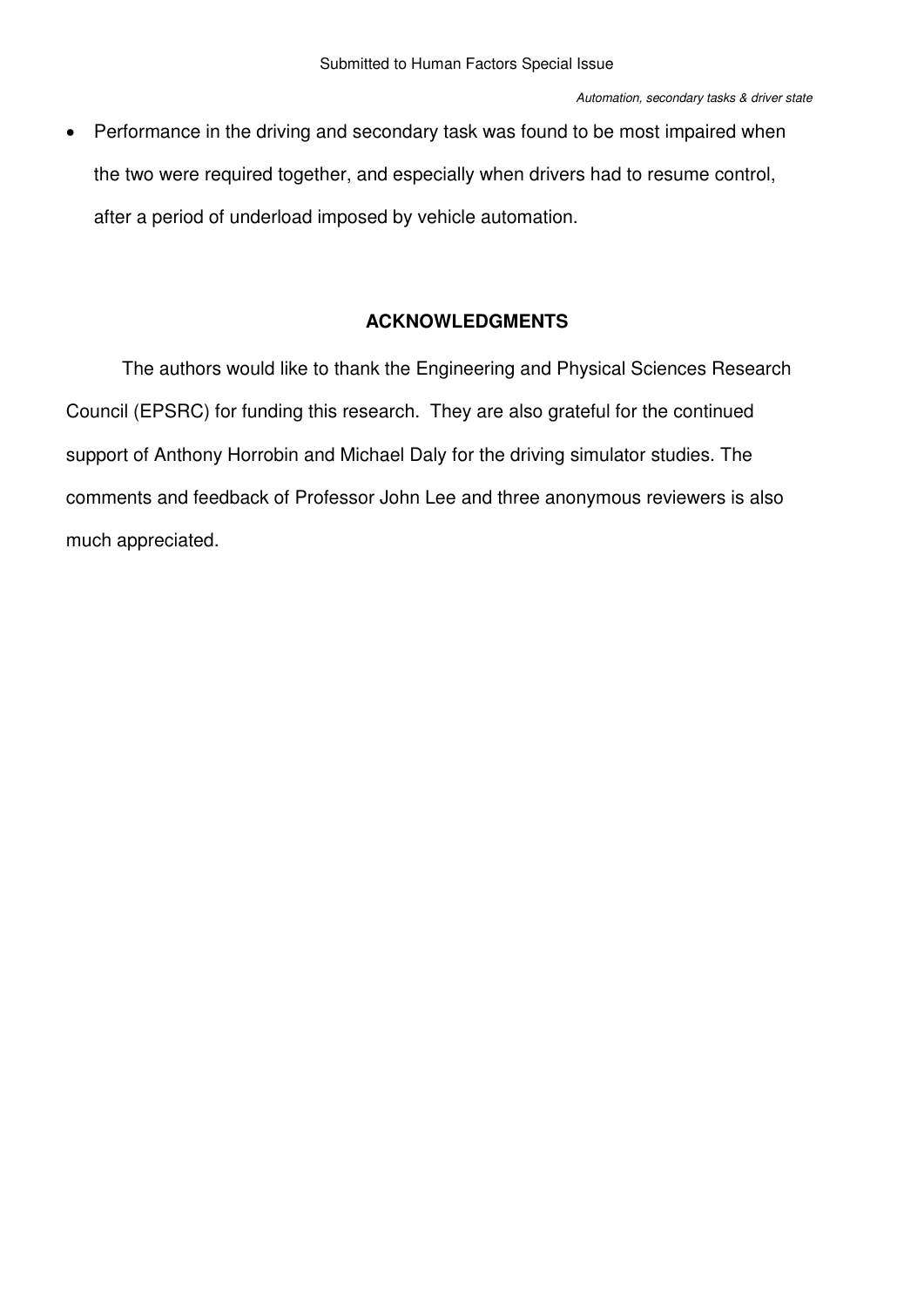# **Figure captions**

*Figure 5.* Exterior view of the University of Leeds Driving Simulator and the vehicle cab, showing the faceLAB cameras and the controller button.

*Figure 6*. Changes in mean speed in the two drives as a result of the scenarios and the

TQT (CI = Critical Incident) Error bars are standard errors.

*Figure 7*. Changes in blink frequency in the two drives as a result of the Critical Incident Scenario and TQT. Error bars are standard errors.

*Figure 8*. Changes in blink duration in the two Drives as a result of the Critical Incident Scenario and TQT. Error bars are standard errors.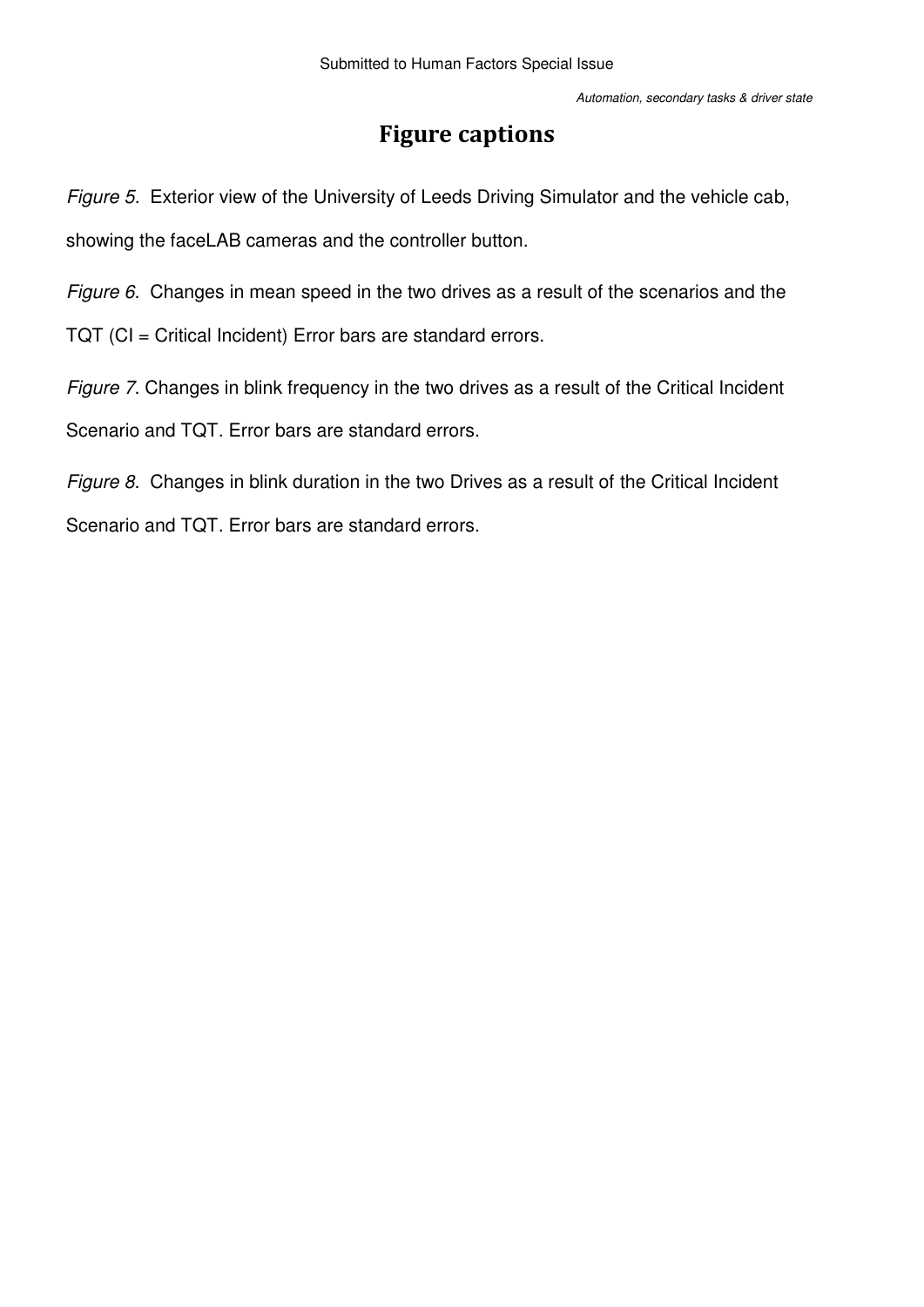# **Table Captions**

*Table 1* – Hypothetical changes in workload by task, for the manual driving

condition.

*Table 2* – Summary of all main effects (standard errors in brackets)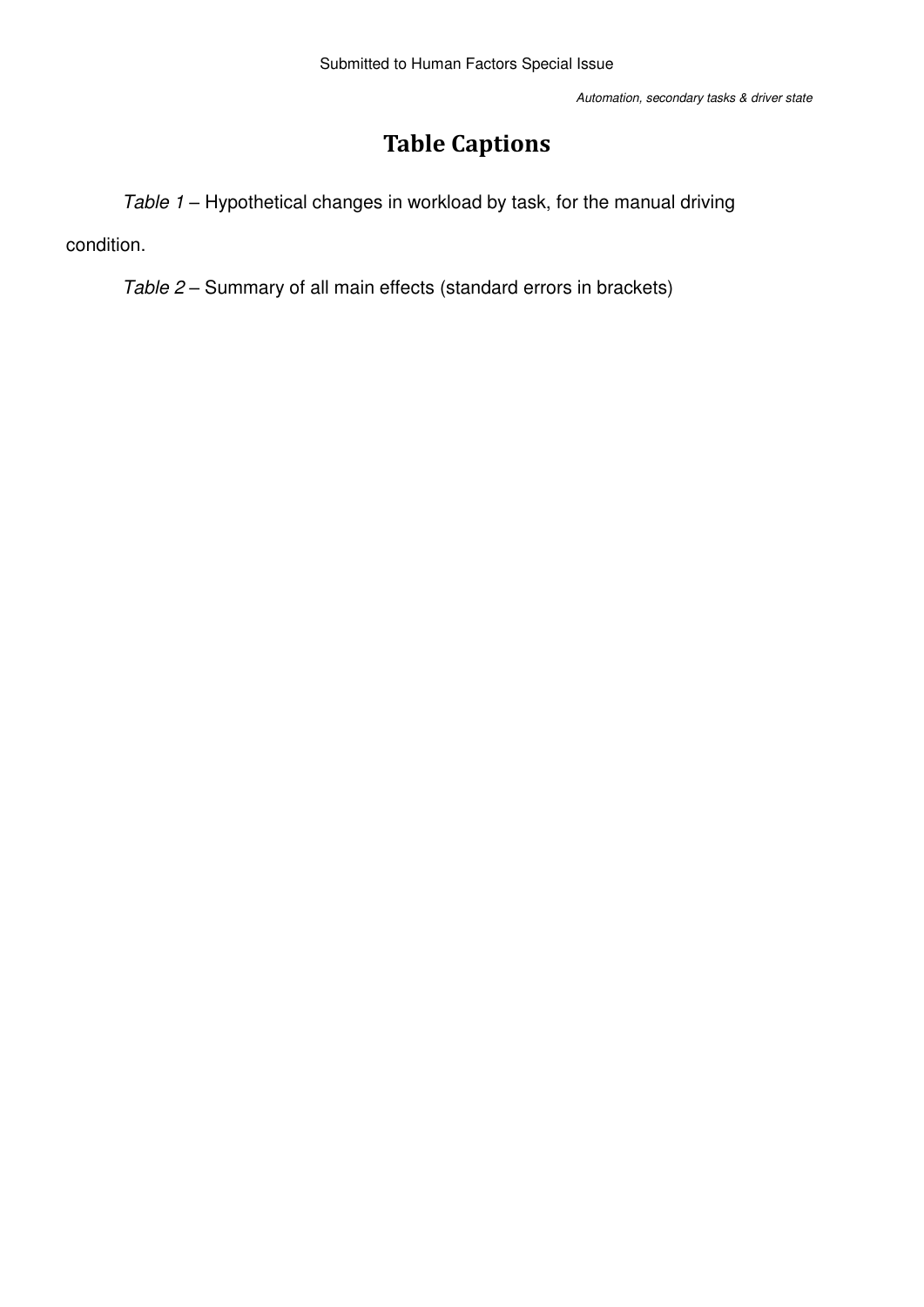Table 1

| Workload      | <b>Task</b>                | Likely demand on attentional<br><b>resources</b>                                                                                         |  |  |
|---------------|----------------------------|------------------------------------------------------------------------------------------------------------------------------------------|--|--|
| Low           | 'Free driving'             | Little demand on resources, no<br>interaction with other traffic.                                                                        |  |  |
| <b>Medium</b> | <b>Critical incident</b>   | Higher demand on resources due to a<br>need to attend to the VMS message,<br>followed by deciding and acting upon a<br>lane change.      |  |  |
|               | 'Free driving' + TQT       | Less demand from the driving task, but<br>more resources likely to be required for<br>to the TQT.                                        |  |  |
| High          | Critical incident plus TQT | Highest demand as attentional<br>resources are divided between<br>negotiating the critical incident as well<br>as responding to the TQT. |  |  |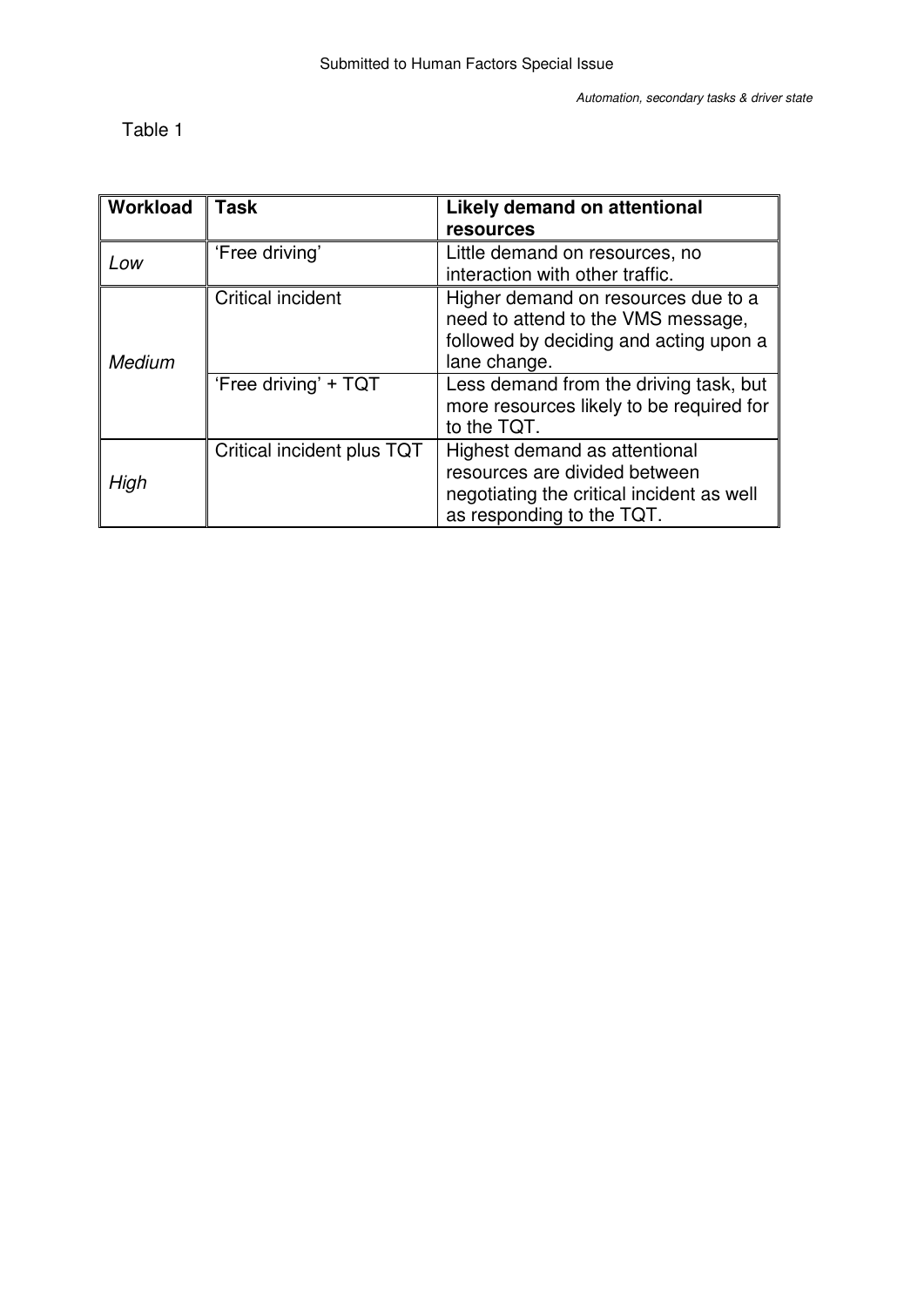# Table 2

|                             | <b>Automation</b>        |                          | <b>TQT</b>               |               | <b>Critical incident</b> |               |
|-----------------------------|--------------------------|--------------------------|--------------------------|---------------|--------------------------|---------------|
|                             | <b>Present (ACC)</b>     | <b>Absent (Manual)</b>   | <b>Present</b>           | <b>Absent</b> | <b>Present</b>           | <b>Absent</b> |
| Speed (mph)                 | 67.64 (0.73)             | 70.46 (0.83)             | 69.56 (0.74)             | 68.53 (0.72)  | 65.15 (0.70)             | 72.94 (0.77)  |
| <b>TQT</b> performance      | $\overline{\phantom{0}}$ | $\overline{\phantom{0}}$ |                          |               | 13.82 (0.48)             | 14.760 (0.52) |
| <b>Mean Blink Frequency</b> | $\overline{\phantom{0}}$ | $\sim$                   | 0.49(0.03)               | 0.46(0.02)    | 0.47(0.03)               | 0.48(0.02)    |
| <b>Mean Blink Duration</b>  | $\overline{\phantom{a}}$ | $\sim$                   | $\overline{\phantom{0}}$ | $\,$          | 0.18(0.0)                | 0.18(0.0)     |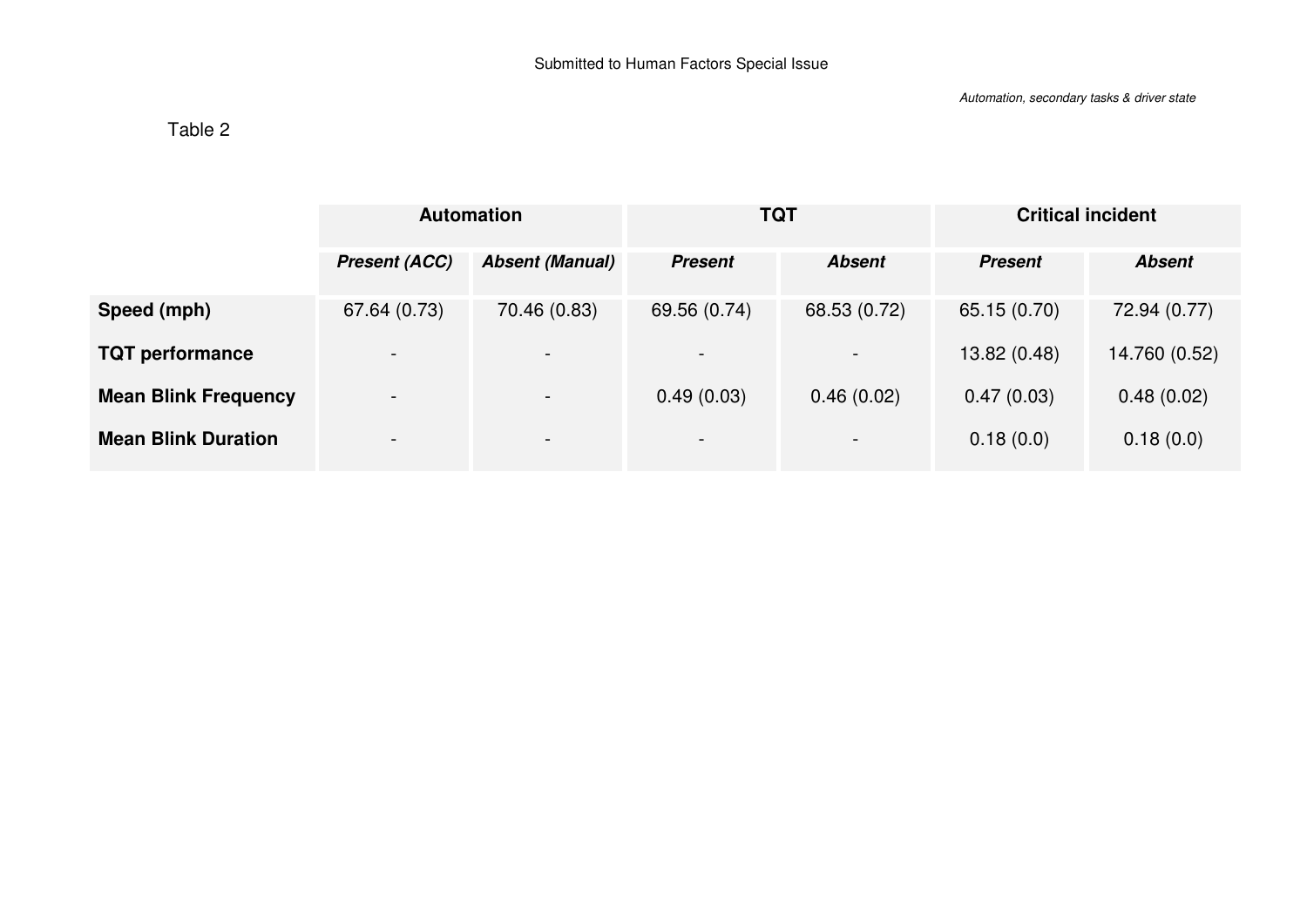

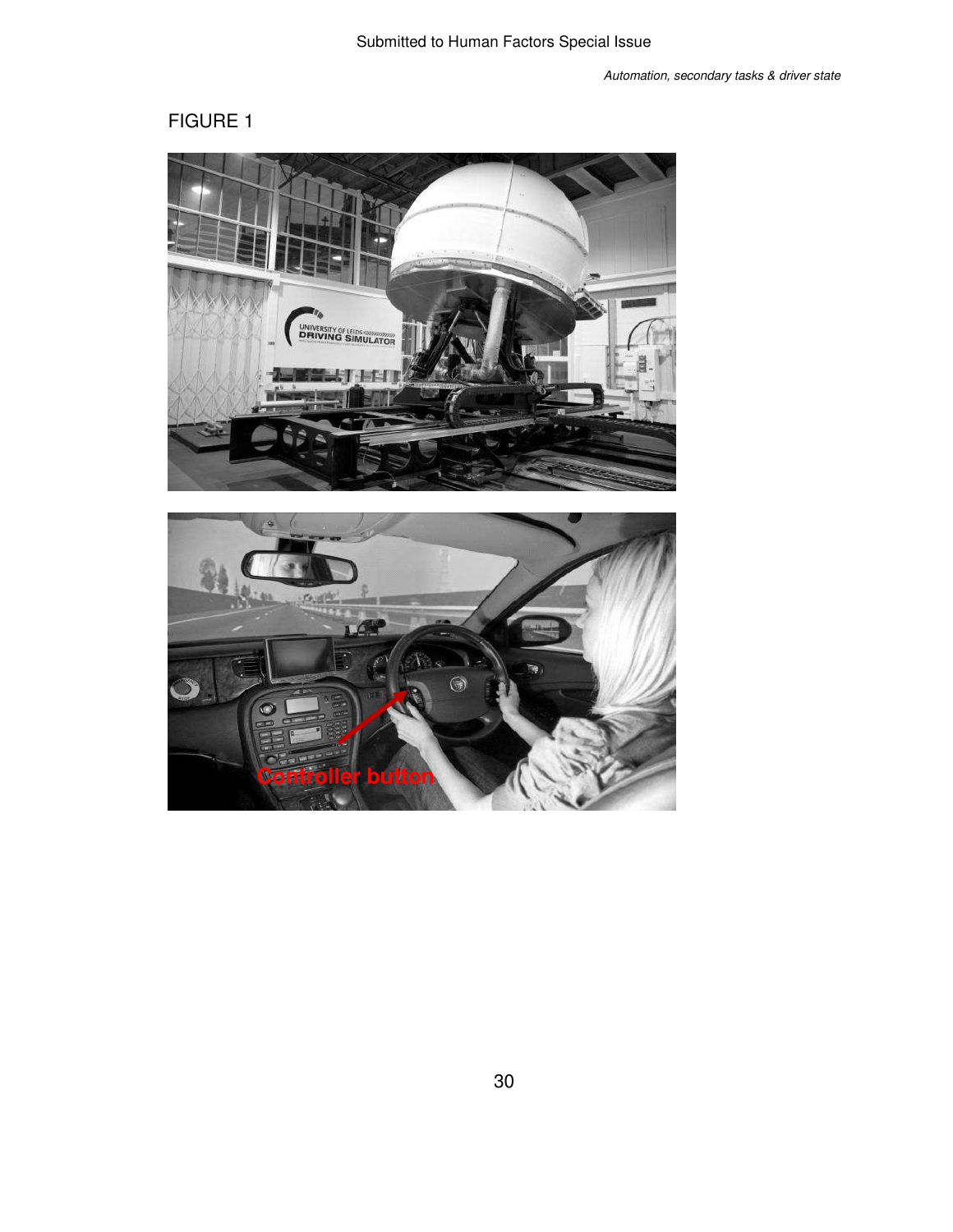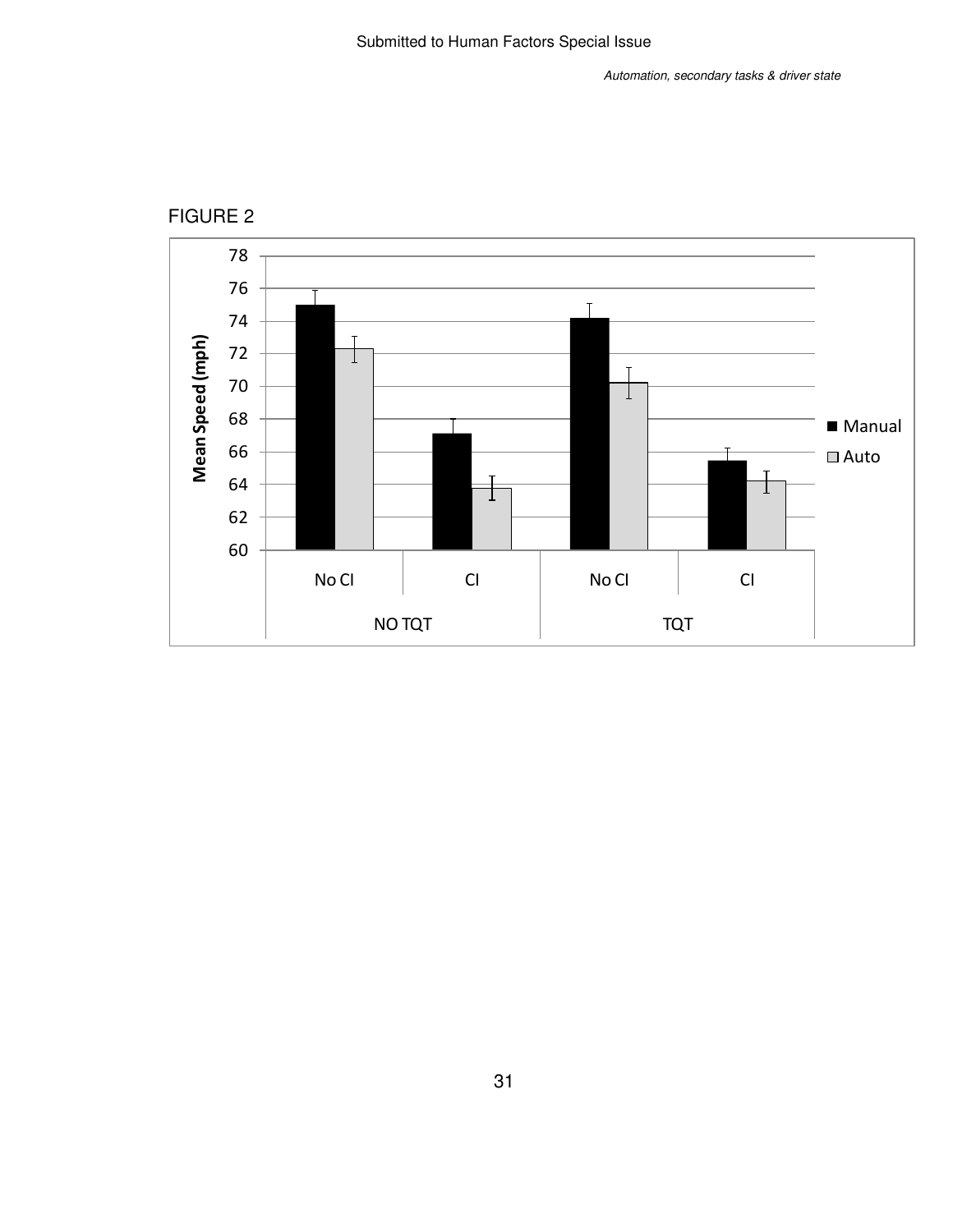# Submitted to Human Factors Special Issue